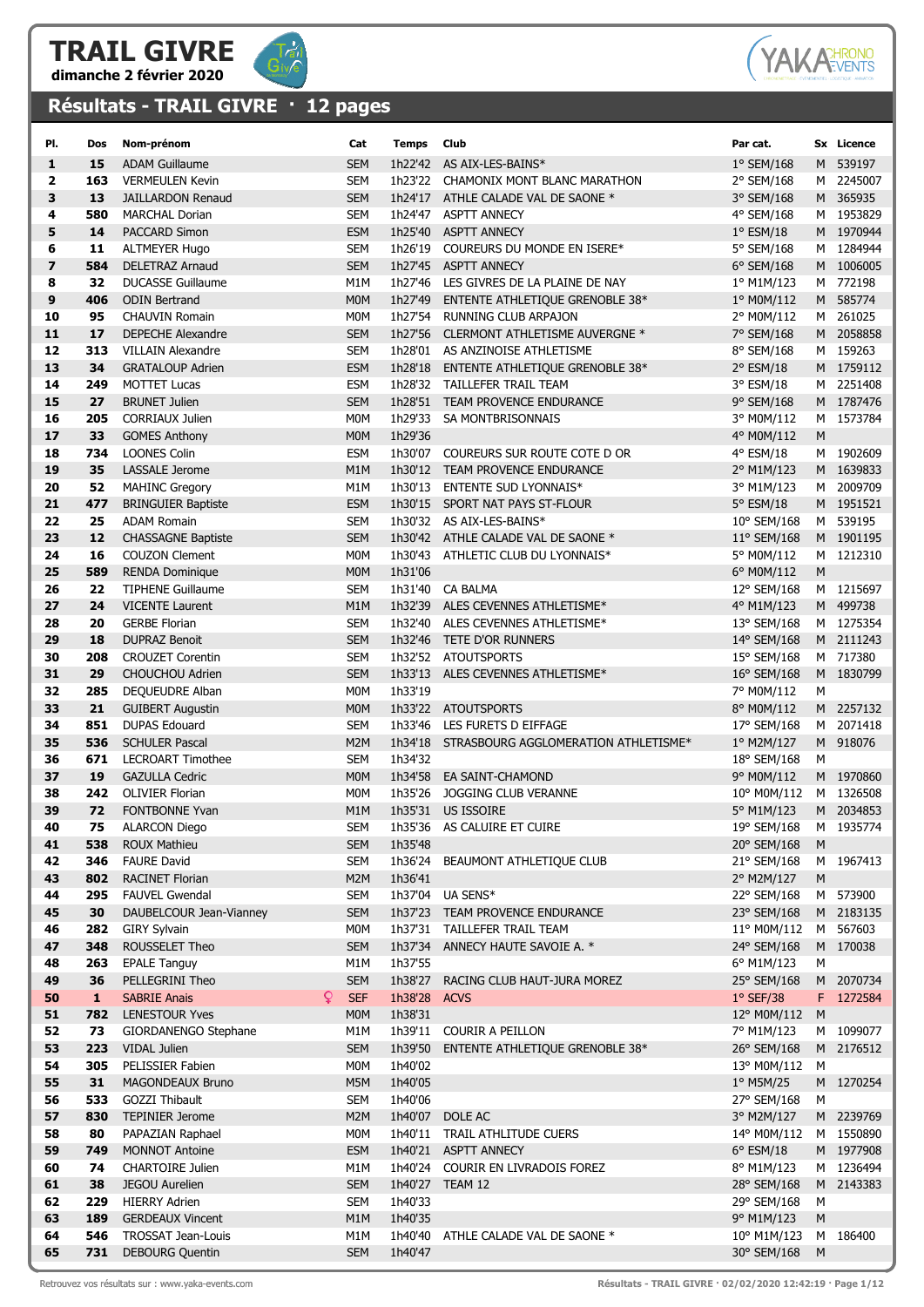| PI.        | Dos                            | Nom-prénom                                       |    | Cat                            | <b>Temps</b> Club  |                                                                         | Par cat.                     |           | Sx Licence             |
|------------|--------------------------------|--------------------------------------------------|----|--------------------------------|--------------------|-------------------------------------------------------------------------|------------------------------|-----------|------------------------|
| 66         | 151                            | <b>MOREL Stephane</b>                            |    | <b>SEM</b>                     | 1h40'56            |                                                                         | 31° SEM/168                  | М         |                        |
| 67         | 810                            | <b>OLIVIER Benjamin</b>                          |    | <b>SEM</b>                     | 1h41'03            |                                                                         | 32° SEM/168                  | ${\sf M}$ |                        |
| 68         | 581                            | <b>ABRY Guillaume</b>                            |    | <b>SEM</b>                     |                    | 1h41'11 ASPTT ANNECY                                                    | 33° SEM/168                  |           | M 1409724              |
| 69         | 277                            | <b>COLIN Thomas</b>                              |    | <b>SEM</b>                     |                    | 1h41'12 GA HAUT-SAONOIS (FC)                                            | 34° SEM/168                  |           | M 2217586              |
| 70<br>71   | 446                            | <b>NAMUR Adrien</b>                              |    | M1M                            | 1h41'14            |                                                                         | 11° M1M/123                  | M         |                        |
| 72         | 246<br>342                     | <b>GUINAND Bruno</b><br><b>GIRARD Lori</b>       |    | M <sub>2</sub> M<br><b>ESM</b> |                    | 1h41'16 ENTENTE ATHLETIQUE GRENOBLE 38*<br>1h41'24 TAILLEFER TRAIL TEAM | 4° M2M/127<br>7° ESM/18      |           | M 1375638<br>M 2198337 |
| 73         | 519                            | <b>LASCOMBES Uriel</b>                           |    | <b>ESM</b>                     |                    | 1h41'36 TAILLEFER TRAIL TEAM                                            | 8° ESM/18                    |           | M 2180669              |
| 74         | 439                            | <b>CHAPRIER Benjamin</b>                         |    | <b>SEM</b>                     | 1h41'36            |                                                                         | 35° SEM/168                  | М         |                        |
| 75         | 640                            | <b>BLANC Etienne</b>                             |    | <b>SEM</b>                     | 1h41'42            |                                                                         | 36° SEM/168                  | M         |                        |
| 76         | 216                            | <b>GIROUDON Loan</b>                             |    | M2M                            | 1h41'56            |                                                                         | 5° M2M/127                   | М         |                        |
| 77         | 767                            | <b>JACQUET Gregory</b>                           |    | M <sub>0</sub> M               | 1h42'06            |                                                                         | 15° M0M/112                  | M         |                        |
| 78         | 116                            | <b>HAUD Thierry</b>                              |    | M3M                            | 1h42'09            | <b>ENTENTE SUD LYONNAIS*</b>                                            | 1° M3M/82                    |           | M 1216758              |
| 79         | $\overline{\mathbf{3}}$        | <b>DESMURS Laure</b>                             | ₽  | <b>MOF</b>                     | 1h42'25            |                                                                         | 1° MOF/23                    | F         |                        |
| 80         | $6\phantom{1}$                 | <b>LAMBERT Chrystelle</b>                        | Q  | M1F                            | 1h42'48            | TETE D'OR RUNNERS                                                       | 1º M1F/32                    |           | F 1531093              |
| 81         | 404                            | <b>DUVERT David</b>                              |    | M1M                            | 1h42'50            | <b>EA MACON</b>                                                         | 12° M1M/123                  |           | M 1049882              |
| 82<br>83   | $\overline{\mathbf{4}}$<br>515 | <b>EHRSTROM Sabine</b><br><b>MAVIER Sylvain</b>  | Q  | <b>SEF</b><br>M <sub>1</sub> M | 1h43'27<br>1h43'36 | <b>COUREURS DU MONDE EN ISERE*</b>                                      | 2° SEF/38<br>13° M1M/123     | M         | F 1398084              |
| 84         | 474                            | RODRIGUES Esrrael                                |    | M1M                            | 1h43'44            | CLERMONT ATHLETISME AUVERGNE *                                          | 14° M1M/123                  | M         | 2208617                |
| 85         | 761                            | <b>CARITE Antoine</b>                            |    | M <sub>0</sub> M               | 1h43'51            |                                                                         | 16° M0M/112 M                |           |                        |
| 86         | 576                            | <b>DELORME Julien</b>                            |    | <b>SEM</b>                     | 1h43'59            |                                                                         | 37° SEM/168                  | M         |                        |
| 87         | 725                            | <b>BROUAT Samuel</b>                             |    | M1M                            | 1h44'03            |                                                                         | 15° M1M/123                  | M         |                        |
| 88         | 226                            | <b>SAPIN Stephane</b>                            |    | <b>SEM</b>                     | 1h44'13            |                                                                         | 38° SEM/168                  | M         |                        |
| 89         | 858                            | <b>PIROT Maxime</b>                              |    | <b>SEM</b>                     | 1h44'19            |                                                                         | 39° SEM/168                  | M         |                        |
| 90         | 324                            | <b>MAZENOD Benoit</b>                            |    | <b>SEM</b>                     |                    | 1h44'57 FAC ANDREZIEUX                                                  | 40° SEM/168                  |           | M 1877766              |
| 91         | 371                            | DELMI-DEYIRMENDJIAN Nicolas                      |    | <b>SEM</b>                     | 1h44'58            | TEAM PROVENCE ENDURANCE                                                 | 41° SEM/168                  |           | M 1636734              |
| 92         | 751                            | <b>LAGEDAMON Axel</b>                            |    | <b>SEM</b>                     |                    | 1h45'03 CLERMONT ATHLETISME AUVERGNE *                                  | 42° SEM/168                  |           | M 2149306              |
| 93         | 499                            | <b>LEBRAT David</b>                              |    | <b>MOM</b>                     | 1h45'13            |                                                                         | 17° M0M/112                  | M         |                        |
| 94<br>95   | 375<br>532                     | <b>BAURIER Nicolas</b><br><b>JURADO Damien</b>   |    | M1M<br>M1M                     | 1h45'17<br>1h45'28 | <b>CORBAS RUNNING</b>                                                   | 16° M1M/123<br>17° M1M/123   | M         | M 1384940              |
| 96         | 607                            | <b>ROUSSON Cyril</b>                             |    | M1M                            |                    | 1h45'31 E A RHONE VERCORS 26 07*                                        | 18° M1M/123                  |           | M 2091330              |
| 97         | 863                            | <b>CAVROT Gonzague</b>                           |    | <b>SEM</b>                     | 1h45'38            |                                                                         | 43° SEM/168                  | M         |                        |
| 98         | 51                             | PETIT Anthony                                    |    | <b>SEM</b>                     | 1h45'51            |                                                                         | 44° SEM/168                  | м         |                        |
| 99         | 129                            | <b>EYMERY Mathieu</b>                            |    | M <sub>0</sub> M               | 1h46'11            | ENTENTE ATHLETIQUE GRENOBLE 38*                                         | 18° M0M/112                  |           | M 1953143              |
| 100        | 511                            | <b>COLONNA Xavier</b>                            |    | M0M                            | 1h46'19            | <b>ATHLE NIMES 30</b>                                                   | 19° M0M/112                  |           | M 1923703              |
| 101        | 139                            | <b>COLLET Vincent</b>                            |    | M1M                            | 1h46'28            |                                                                         | 19° M1M/123                  | M         |                        |
| 102        | 768                            | MEYRONEINC Jean-Jacques                          |    | M1M                            | 1h46'32            | BEAUMONT ATHLETIQUE CLUB                                                | 20° M1M/123                  |           | M 1349316              |
| 103        | 615                            | <b>VITALI Didier</b>                             |    | M2M                            | 1h47'01            |                                                                         | 6° M2M/127                   | M         |                        |
| 104<br>105 | 317                            | <b>LESCUYER Sebastien</b><br>685 FRANCAIS Arnaud |    | ESM<br>M2M                     |                    | 1h47'05 GA HAUT-SAONOIS (FC)<br>1h47'08 SAONE MONT D'OR NATURE          | 9° ESM/18<br>7° M2M/127      |           | M 1328888<br>M 1646315 |
| 106        | 778                            | <b>DESAI Enguerrand</b>                          |    | <b>SEM</b>                     | 1h47'08            |                                                                         | 45° SEM/168                  | M         |                        |
| 107        | 143                            | <b>FONTANILLE Vincent</b>                        |    | M1M                            | 1h47'13            |                                                                         | 21° M1M/123 M                |           |                        |
| 108        | 752                            | <b>BENAY Christophe</b>                          |    | M3M                            |                    | 1h47'17 DOLE AC                                                         | 2° M3M/82                    |           | M 1056160              |
| 109        | 363                            | <b>BRUGIERE Steeve</b>                           |    | M0M                            | 1h47'20            |                                                                         | 20° M0M/112 M                |           |                        |
| 110        | 494                            | <b>BERTRAND Jerome</b>                           |    | M1M                            | 1h47'22            |                                                                         | 22° M1M/123                  | M         |                        |
| 111        | 789                            | <b>DEVOS Gael</b>                                |    | M <sub>0</sub> M               | 1h47'26            |                                                                         | 21° M0M/112 M                |           |                        |
| 112        | 256                            | <b>GAZILLOT Fabien</b>                           |    | M0M                            |                    | 1h47'29 GA HAUT-SAONOIS (FC)                                            | 22° M0M/112 M 2072025        |           |                        |
| 113        | 621                            | <b>FAUSSET Sebastien</b>                         |    | <b>MOM</b>                     | 1h47'31            |                                                                         | 23° M0M/112 M                |           |                        |
| 114<br>115 | 207<br>650                     | ROSE Yoann<br><b>GUILLAUD Sebastien</b>          |    | M1M<br>M2M                     | 1h48'11            | 1h47'48 ATHLETIC CLUB TASSIN                                            | 23° M1M/123<br>8° M2M/127    | ${\sf M}$ | M 2198495              |
| 116        | 424                            | <b>METAIRIE Stephane</b>                         |    | M2M                            |                    | 1h48'14 ATHLE ST JULIEN 74                                              | 9° M2M/127                   |           | M 2065528              |
| 117        | 157                            | <b>MONCELON Line</b>                             | Q. | <b>SEF</b>                     |                    | 1h48'33 ATHLEFORM'42                                                    | 3° SEF/38                    |           | F 2183276              |
| 118        | 94                             | DIDIERJEAN Remi                                  |    | ESM                            |                    | 1h48'42 ES THAON*                                                       | 10° ESM/18                   |           | M 1987879              |
| 119        | 386                            | <b>RAYNARD Serge</b>                             |    | M4M                            |                    | 1h48'51 LA FOULEE FOREZIENNE*                                           | 1° M4M/41                    |           | M 429680               |
| 120        | 60                             | <b>RUPPRECHT Benoit</b>                          |    | M2M                            |                    | 1h48'58 FOULEES DE ST GERMAIN EN LAYE                                   | 10° M2M/127                  |           | M 1001207              |
| 121        | 632                            | <b>MERCIER Dylan</b>                             |    | <b>SEM</b>                     | 1h49'05            | <b>EA MACON</b>                                                         | 46° SEM/168                  |           | M 2189977              |
| 122        | 364                            | <b>TUTZO Thierry</b>                             |    | M4M                            | 1h49'10            | <b>COURIR ENSEMBLE</b>                                                  | 2° M4M/41                    |           | M 1007261              |
| 123        | 358                            | <b>CHAUSSONNET Sebastien</b>                     |    | <b>MOM</b>                     | 1h49'19            |                                                                         | 24° M0M/112 M                |           |                        |
| 124<br>125 | 351<br>284                     | <b>FOREST Yoni</b><br><b>BROYER Alexandre</b>    |    | M1M<br><b>MOM</b>              | 1h49'19<br>1h49'22 |                                                                         | 24° M1M/123<br>25° M0M/112 M | M         |                        |
| 126        | 5 <sub>5</sub>                 | <b>LAFAYE Caroline</b>                           | Q. | M1F                            |                    | 1h49'28 TETE D'OR RUNNERS                                               | 2° M1F/32                    |           | F 899569               |
| 127        | 648                            | <b>GUYOT Loic</b>                                |    | <b>SEM</b>                     | 1h49'36            |                                                                         | 47° SEM/168                  | M         |                        |
| 128        | 187                            | DESHAYES-DE-CAMBRONNE Romain                     |    | <b>SEM</b>                     | 1h49'37            |                                                                         | 48° SEM/168                  | M         |                        |
| 129        | 528                            | <b>GOBIN Alexandre</b>                           |    | <b>MOM</b>                     | 1h49'40            | CASCOL ATHLETISME                                                       | 26° M0M/112                  |           | M 2237402              |
| 130        | 333                            | <b>MAILLARD Pierre</b>                           |    | <b>SEM</b>                     | 1h49'51            |                                                                         | 49° SEM/168                  | м         |                        |
| 131        | 173                            | RAYMOND Julien                                   |    | <b>MOM</b>                     |                    | 1h49'51 US ISSOIRE                                                      | 27° M0M/112                  |           | M 2126986              |
| 132        | 663                            | ARNAUD Josselin                                  |    | M0M                            |                    | 1h50'03 AAA DU LYONNAIS                                                 | 28° M0M/112                  |           | M 2258190              |
| 133        | 93                             | <b>VALFREY Gilles</b>                            |    | M5M                            |                    | 1h50'35 TO BE SPORT                                                     | 2° M5M/25                    |           | M 210273               |
| 134<br>135 | 716                            | MIGNARD Jerome<br>164 VIGIER Cedric              |    | M2M<br>M1M                     | 1h51'03            | 1h50'40 SA THIERS                                                       | 11° M2M/127<br>25° M1M/123 M |           | M 1744034              |
|            |                                |                                                  |    |                                |                    |                                                                         |                              |           |                        |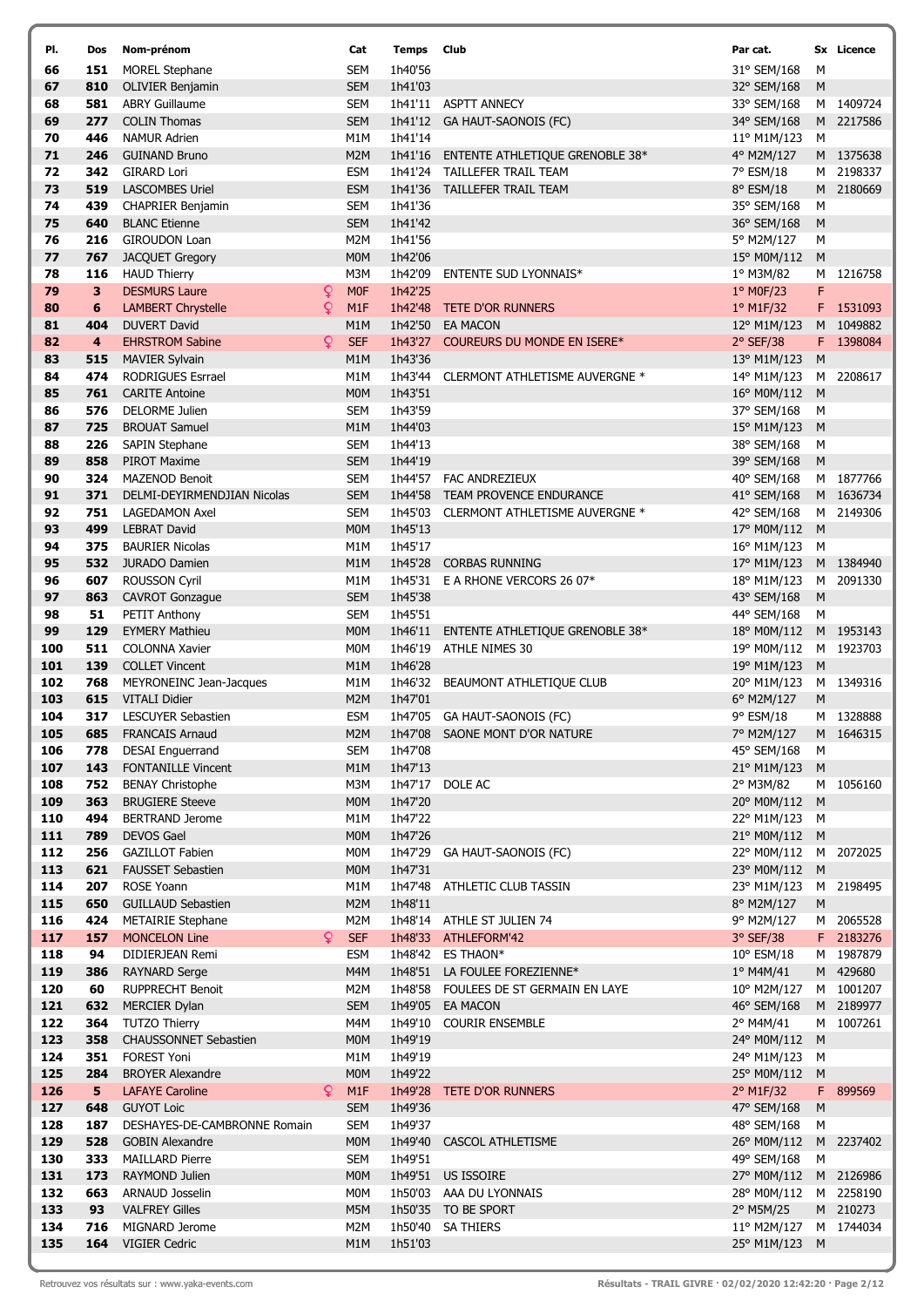| PI.        | Dos        | Nom-prénom                                          | Cat                                  | <b>Temps Club</b>  |                                         | Par cat.                   |                | Sx Licence             |
|------------|------------|-----------------------------------------------------|--------------------------------------|--------------------|-----------------------------------------|----------------------------|----------------|------------------------|
| 136        | 653        | <b>GUEST Romain</b>                                 | M <sub>0</sub> M                     | 1h51'11            |                                         | 29° M0M/112                | м              |                        |
| 137        | 709        | <b>SZATANEK Joel</b>                                | M <sub>2</sub> M                     | 1h51'17            |                                         | 12° M2M/127                | M              |                        |
| 138        | 701        | <b>CHATELAIN Sebastien</b>                          | M1M                                  | 1h51'20            |                                         | 26° M1M/123                | м              |                        |
| 139        | 818        | <b>CAMPAGNA David</b>                               | M <sub>1</sub> M                     |                    | 1h51'46 TEAM 12                         | 27° M1M/123                |                | M 1628804              |
| 140        | 568        | <b>MONNIER Romain</b>                               | M0M                                  | 1h52'00            | LYON SPORT METROPOLE JOGGING AVENTURE   | 30° M0M/112                |                | M 2190476              |
| 141        | 493        | <b>MEYER Mathieu</b>                                | <b>SEM</b>                           | 1h52'08            |                                         | 50° SEM/168                | M              |                        |
| 142<br>143 | 340        | <b>DANIEL Christophe</b><br><b>DELORE Alexandre</b> | M2M                                  |                    | 1h52'11 GA HAUT-SAONOIS (FC)            | 13° M2M/127                |                | M 2177167<br>M 538320  |
| 144        | 614<br>816 | <b>MOUCHON Laurent</b>                              | M <sub>2</sub> M<br>M1M              | 1h52'14<br>1h52'22 | <b>ENTENTE SUD LYONNAIS*</b>            | 14° M2M/127<br>28° M1M/123 | M              |                        |
| 145        | 68         | <b>DOS-SANTOS Alberto</b>                           | M5M                                  |                    | 1h52'29 LISSES AC                       | 3° M5M/25                  |                | M 239207               |
| 146        | 56         | <b>MASSIT Philippe</b>                              | M2M                                  |                    | 1h52'29 AS SAINT REMY VITTEL            | 15° M2M/127                |                | M 2113844              |
| 147        | 130        | <b>BARBARIN Guillaume</b>                           | <b>SEM</b>                           | 1h52'30            | AMBERIEU MARATHON                       | 51° SEM/168                |                | M 2165037              |
| 148        | 166        | <b>MARECHAL Steve</b>                               | <b>SEM</b>                           | 1h52'31            |                                         | 52° SEM/168                | м              |                        |
| 149        | 395        | <b>GALVANI Laurent</b>                              | <b>SEM</b>                           | 1h52'34            |                                         | 53° SEM/168                | M              |                        |
| 150        | 334        | <b>REMY Florent</b>                                 | <b>SEM</b>                           |                    | 1h52'41 GA HAUT-SAONOIS (FC)            | 54° SEM/168                |                | M 2072048              |
| 151        | 331        | <b>GANDRILLE Stephen</b>                            | M <sub>0</sub> M                     |                    | 1h52'41 ASC BALAN                       | 31° M0M/112                |                | M 1468919              |
| 152        | 9          | Q.<br><b>DENIS-BILLET Christine</b>                 | M <sub>2F</sub>                      |                    | 1h52'51 ATHLE ST JULIEN 74              | 1º M2F/35                  |                | F 357089               |
| 153<br>154 | 100        | <b>VASSAL Sebastien</b>                             | <b>MOM</b>                           |                    | 1h53'03 DECINES MEYZIEU ATHLETISME*     | 32° M0M/112                |                | M 1636520<br>M 2063090 |
| 155        | 228<br>681 | <b>LEFEVRE Augustin</b><br><b>MILLET Cedric</b>     | <b>SEM</b><br>M <sub>2</sub> M       | 1h53'20            | 1h53'07 ENTENTE OUEST LYONNAIS          | 55° SEM/168<br>16° M2M/127 | M              |                        |
| 156        | 520        | <b>BUISSON Marc</b>                                 | <b>SEM</b>                           | 1h53'28            |                                         | 56° SEM/168                | M              |                        |
| 157        | 723        | <b>DEBRIENNE Alexis</b>                             | <b>SEM</b>                           |                    | 1h53'35 SA THIERS                       | 57° SEM/168                |                | M 2171710              |
| 158        | 542        | <b>CAMPOURCY Romain</b>                             | <b>SEM</b>                           | 1h53'40            |                                         | 58° SEM/168                | м              |                        |
| 159        | 588        | PEDROSA Silvino                                     | M3M                                  | 1h53'46            | PAYS DE COLMAR ATHLETISME*              | 3° M3M/82                  |                | M 2054405              |
| 160        | 602        | <b>ROVERY Herve</b>                                 | M3M                                  | 1h53'46            |                                         | 4° M3M/82                  | М              |                        |
| 161        | 844        | <b>PHILIPPE Louis</b>                               | <b>SEM</b>                           | 1h54'07            |                                         | 59° SEM/168                | M              |                        |
| 162        | 735        | <b>OLIVE Christophe</b>                             | M <sub>1</sub> M                     |                    | 1h54'13 SALLANCHES PASSY AC             | 29° M1M/123                |                | M 1742794              |
| 163        | 117        | <b>SAINCET Axel</b>                                 | <b>SEM</b>                           |                    | 1h54'16 PESSAC AC                       | 60° SEM/168                |                | M 2132263              |
| 164        | 361        | <b>TOMATIS Eric</b>                                 | M3M                                  | 1h54'23            |                                         | 5° M3M/82                  | M              |                        |
| 165<br>166 | 594<br>482 | <b>REYMOND Julien</b><br><b>HOANG Thanh</b>         | M <sub>1</sub> M<br>M <sub>1</sub> M | 1h54'30<br>1h54'33 | <b>BEAUJOLAIS RUNNERS</b>               | 30° M1M/123<br>31° M1M/123 | M              | M 1914599              |
| 167        | 190        | <b>ROSSET Florent</b>                               | M <sub>0</sub> M                     | 1h54'55            |                                         | 33° M0M/112                | M              |                        |
| 168        | 227        | NIGRA Maxime                                        | <b>SEM</b>                           | 1h54'55            |                                         | 61° SEM/168                | M              |                        |
| 169        | 772        | <b>RENAUD Stephane</b>                              | M <sub>0</sub> M                     |                    | 1h55'03 ATHLE CALADE VAL DE SAONE *     | 34° M0M/112                |                | M 1826880              |
| 170        | 296        | <b>DALLERY Benoit</b>                               | <b>SEM</b>                           | 1h55'13            | BEAUMONT ATHLETIQUE CLUB                | 62° SEM/168                |                | M 1973938              |
| 171        | 278        | <b>CHRETIEN Marc</b>                                | M <sub>0</sub> M                     | 1h55'13            | <b>ENTENTE OUEST LYONNAIS</b>           | 35° M0M/112                |                | M 1641334              |
| 172        | 82         | Q<br><b>WELZBACHER Audrey</b>                       | M <sub>2F</sub>                      | 1h55'14            | BEAUMONT ATHLETIQUE CLUB                | 2° M2F/35                  |                | F 1644684              |
| 173        | 234        | <b>GOUTTERATEL Pascal</b>                           | M3M                                  | 1h55'19            |                                         | 6° M3M/82                  | M              |                        |
| 174        | 624        | <b>ROLLAND Thibault</b>                             | <b>SEM</b>                           | 1h55'20            |                                         | 63° SEM/168                | м              |                        |
| 175        |            | 188 RENAUD Emmanuel                                 |                                      |                    | M2M 1h55'21 DECINES MEYZIEU ATHLETISME* | 17° M2M/127 M 1670386      |                |                        |
| 176<br>177 | 514<br>809 | <b>CALEYRON Christophe</b><br><b>FAURE Gilles</b>   | M0M<br>M5M                           | 1h55'25<br>1h55'27 |                                         | 36° M0M/112<br>4° M5M/25   | м<br>${\sf M}$ |                        |
| 178        | 579        | <b>BARRALON Michel</b>                              | M4M                                  |                    | 1h55'37 ASPTT ANNECY                    | 3° M4M/41                  |                | M 222064               |
| 179        | 63         | <b>PAYEN Tony</b>                                   | <b>SEM</b>                           | 1h55'38            |                                         | 64° SEM/168                | M              |                        |
| 180        | 162        | <b>CHAPELET Romain</b>                              | <b>SEM</b>                           | 1h55'49            |                                         | 65° SEM/168                | M              |                        |
| 181        | 855        | <b>LECUS Guillaume</b>                              | M <sub>0</sub> M                     | 1h56'08            | AAA DU LYONNAIS                         | 37° M0M/112                |                | M 2238257              |
| 182        | 443        | <b>MEJAT Fabrice</b>                                | M2M                                  | 1h56'09            |                                         | 18° M2M/127                | М              |                        |
| 183        | 544        | <b>BURLET Loic</b>                                  | <b>SEM</b>                           | 1h56'13            |                                         | 66° SEM/168                | M              |                        |
| 184        | 113        | <b>ODERUT Benjamin</b>                              | M <sub>0</sub> M                     | 1h56'23            |                                         | 38° M0M/112                | М              |                        |
| 185        | 268        | <b>MARTIN Emmanuel</b>                              | M <sub>2</sub> M                     | 1h56'30            |                                         | 19° M2M/127                | M              |                        |
| 186<br>187 | 643<br>556 | <b>SERTHELON Damien</b><br><b>CIMINO Sebastien</b>  | M2M<br>M <sub>1</sub> M              | 1h56'35<br>1h56'43 | <b>CORBAS RUNNING</b>                   | 20° M2M/127<br>32° M1M/123 | M              | M 1680800              |
| 188        | 114        | Q<br><b>CORLIN Melanie</b>                          | <b>SEF</b>                           | 1h56'44            | <b>BARBES RUNNERS</b>                   | 4° SEF/38                  |                | F 1792586              |
| 189        | 97         | <b>RAFFIER Pierre</b>                               | M1M                                  | 1h56'49            |                                         | 33° M1M/123                | M              |                        |
| 190        | 708        | <b>TORRES Fred</b>                                  | M2M                                  | 1h56'51            |                                         | 21° M2M/127                | M              |                        |
| 191        | 719        | <b>CHOSSON Raphael</b>                              | <b>SEM</b>                           | 1h56'53            |                                         | 67° SEM/168                | M              |                        |
| 192        | 239        | <b>RIBEIRO Manuel</b>                               | M2M                                  |                    | 1h56'56 ATHLETIC CLUB TASSIN            | 22° M2M/127                |                | M 1188676              |
| 193        | 54         | <b>RAVAUD Thomas</b>                                | M <sub>1</sub> M                     | 1h57'08            |                                         | 34° M1M/123                | M              |                        |
| 194        | 476        | GOMES-DA-SILVA-VALENTE Fernando                     | M3M                                  | 1h57'21            | ATHLE NIMES 30                          | 7° M3M/82                  |                | M 1866914              |
| 195        | 785        | <b>MARION Sebastien</b>                             | <b>SEM</b>                           | 1h57'42            |                                         | 68° SEM/168                | M              |                        |
| 196        | 611        | <b>COMTE Benoit</b>                                 | M1M                                  | 1h57'51            |                                         | 35° M1M/123                | м              |                        |
| 197<br>198 | 876<br>501 | <b>GAUTIER Mathieu</b><br><b>DUMAS Mathieu</b>      | <b>MOM</b><br>M0M                    | 1h57'58<br>1h58'02 |                                         | 39° M0M/112<br>40° M0M/112 | M<br>M         |                        |
| 199        | 85         | <b>GARRET Emmanuel</b>                              | M <sub>2</sub> M                     | 1h58'16            | GA HAUT-SAONOIS (FC)                    | 23° M2M/127                |                | M 435794               |
| 200        | 330        | <b>SEGUIN Remy</b>                                  | M2M                                  | 1h58'17            |                                         | 24° M2M/127                | M              |                        |
| 201        | 600        | <b>BRIDON Wilfried</b>                              | M1M                                  | 1h58'19            |                                         | 36° M1M/123 M              |                |                        |
| 202        | 539        | <b>BERTRAND Julien</b>                              | M1M                                  | 1h58'30            |                                         | 37° M1M/123                | м              |                        |
| 203        | 720        | <b>LALLEMAND David</b>                              | <b>MOM</b>                           | 1h58'32            |                                         | 41° M0M/112 M              |                |                        |
| 204        | 292        | <b>MALAFOSSE Mikael</b>                             | M0M                                  | 1h58'37            |                                         | 42° M0M/112 M              |                |                        |
| 205        | 794        | ADELHANOFF Igor                                     | M <sub>1</sub> M                     | 1h58'39            |                                         | 38° M1M/123 M              |                |                        |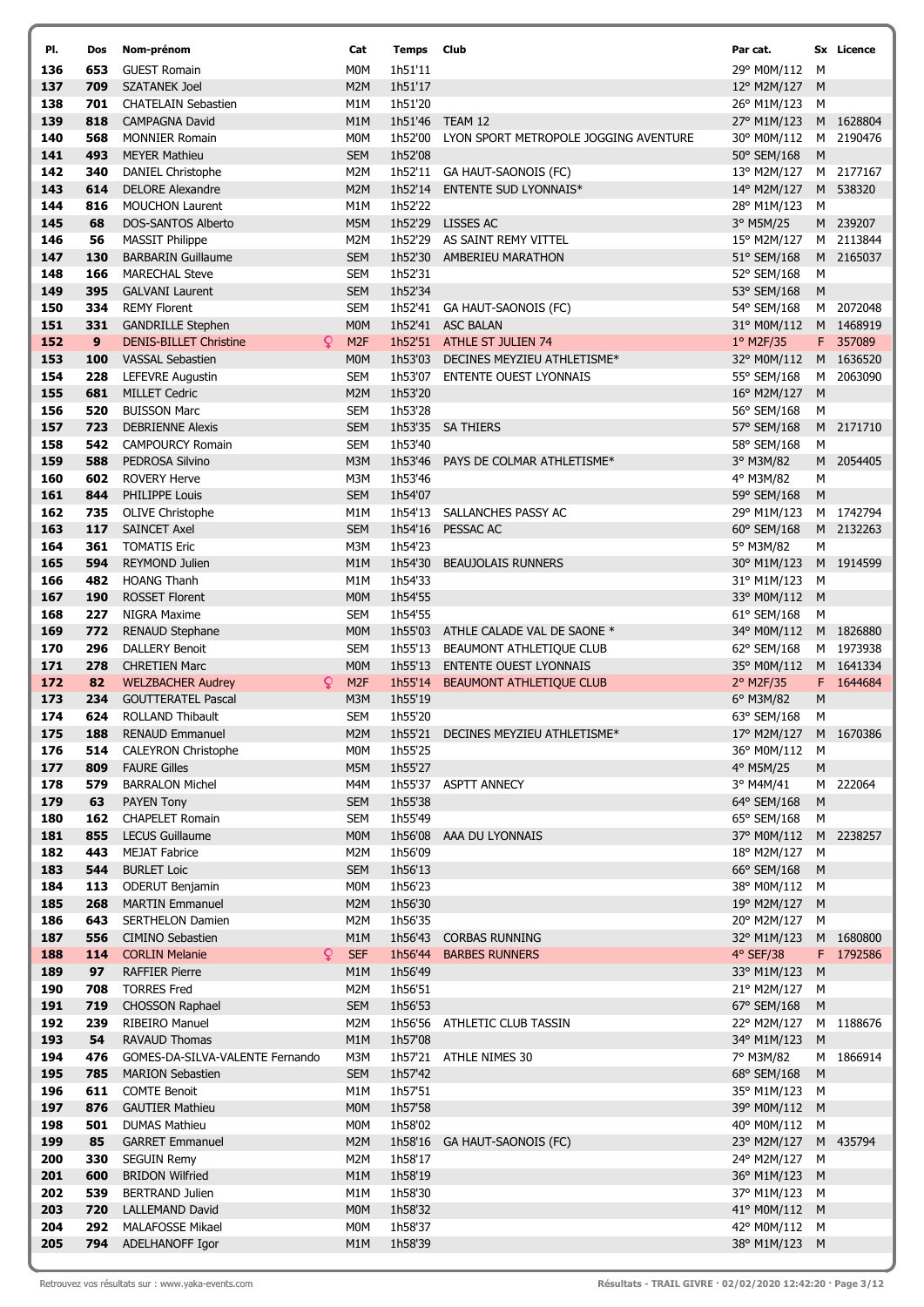| PI.        | Dos                     | Nom-prénom                                            | Cat                                | <b>Temps</b> Club  |                                    | Par cat.                   |           | Sx Licence             |
|------------|-------------------------|-------------------------------------------------------|------------------------------------|--------------------|------------------------------------|----------------------------|-----------|------------------------|
| 206        | 881                     | <b>SAVARIS Romain</b>                                 | <b>ESM</b>                         | 1h58'54            |                                    | 11° ESM/18                 | М         |                        |
| 207        | 727                     | <b>DICKERT Olivier</b>                                | M1M                                | 1h58'55            |                                    | 39° M1M/123                | M         |                        |
| 208        | 293                     | <b>MARGRAFF Lea</b>                                   | Q<br><b>SEF</b>                    | 1h59'03            |                                    | 5° SEF/38                  | F         |                        |
| 209        | 410                     | <b>RICHARD Daniel</b>                                 | M7M                                | 1h59'14            | <b>CLLL ARMENTIERES</b>            | 1° M7M/4                   |           | M 655511               |
| 210        | 64                      | <b>EMIN Jerome</b>                                    | M <sub>2</sub> M                   | 1h59'19            | <b>COURIR ENSEMBLE</b>             | 25° M2M/127                |           | M 2239676              |
| 211        | $\overline{2}$          | <b>COQUARD Aline</b>                                  | Q<br><b>SEF</b>                    | 1h59'20            | <b>ENTENTE OUEST LYONNAIS</b>      | $6°$ SEF/38                |           | F 1387257              |
| 212<br>213 | 512<br>680              | <b>MONNET Cyril</b><br><b>NAVARRO Alain</b>           | <b>SEM</b><br>M2M                  | 1h59'22<br>1h59'25 |                                    | 69° SEM/168<br>26° M2M/127 | М<br>M    |                        |
| 214        | 378                     | MORGAN-DE-WEINDEL Richard                             | <b>SEM</b>                         | 1h59'29            |                                    | 70° SEM/168                | M         |                        |
| 215        | 336                     | <b>BRUGIERE Yann</b>                                  | M <sub>0</sub> M                   | 1h59'42            |                                    | 43° M0M/112                | M         |                        |
| 216        | 702                     | <b>CLERGUE Thomas</b>                                 | M0M                                | 1h59'57            |                                    | 44° M0M/112                | M         |                        |
| 217        | 276                     | <b>ROZAND Nicolas</b>                                 | M <sub>1</sub> M                   | 2h00'04            |                                    | 40° M1M/123                | M         |                        |
| 218        | 524                     | <b>FEUILLET Denis</b>                                 | M1M                                | 2h00'09            |                                    | 41° M1M/123                | м         |                        |
| 219        | 257                     | <b>FERFER Jonathan</b>                                | <b>SEM</b>                         | 2h00'20            |                                    | 71° SEM/168                | M         |                        |
| 220        | 289                     | ARANDEL Jonathan                                      | M0M                                | 2h00'46            |                                    | 45° M0M/112                |           | M T312722              |
| 221        | 224                     | <b>CLAIN Ludovic</b>                                  | M1M                                | 2h00'50            |                                    | 42° M1M/123                | M         |                        |
| 222        | 441                     | <b>WATERNAUX Vivyan</b>                               | M0M                                | 2h00'50            | <b>ASC BALAN</b>                   | 46° M0M/112                |           | M 1450946              |
| 223        | 83                      | <b>LOCUSSOL Francois</b>                              | M <sub>1</sub> M                   | 2h00'59            | BEAUMONT ATHLETIQUE CLUB           | 43° M1M/123                |           | M 1754766              |
| 224        | 867                     | <b>LAFONT Christophe</b>                              | M2M                                | 2h01'03<br>2h01'05 |                                    | 27° M2M/127                | М         |                        |
| 225<br>226 | 10                      | <b>SVAHN Charlotte</b><br><b>HITTOUCHE Sabrina</b>    | ¥<br><b>SEF</b><br>Q<br><b>MOF</b> | 2h01'18            | ALES CEVENNES ATHLETISME*          | 7° SEF/38                  |           | F 1623961<br>2009293   |
| 227        | 186<br>781              | <b>KUNTZ Olivier</b>                                  | M <sub>2</sub> M                   | 2h01'28            | DECINES MEYZIEU ATHLETISME*        | 2° MOF/23<br>28° M2M/127   | F<br>M    |                        |
| 228        | 585                     | <b>SARRASIN Nicolas</b>                               | <b>SEM</b>                         | 2h01'32            |                                    | 72° SEM/168                | М         |                        |
| 229        | 677                     | <b>DUBAYLE Jean</b>                                   | M3M                                | 2h01'33            |                                    | 8° M3M/82                  | М         |                        |
| 230        | 77                      | <b>MOLLARD Julien</b>                                 | <b>MOM</b>                         | 2h01'37            | DECINES MEYZIEU ATHLETISME*        | 47° M0M/112                | М         | 1971797                |
| 231        | 266                     | <b>ARCHER Pierre</b>                                  | <b>SEM</b>                         | 2h01'42            |                                    | 73° SEM/168                | ${\sf M}$ |                        |
| 232        | 573                     | <b>MATHIEU Philippe</b>                               | M0M                                | 2h01'43            |                                    | 48° M0M/112                | M         |                        |
| 233        | 697                     | <b>BOURDIER Nicolas</b>                               | <b>SEM</b>                         | 2h01'48            | ATHLETIC CLUB DU LYONNAIS*         | 74° SEM/168                |           | M 151168               |
| 234        | 679                     | <b>BERNARD Frederic</b>                               | M2M                                | 2h01'52            |                                    | 29° M2M/127                | м         |                        |
| 235        | 468                     | <b>MOUNETOU Romain</b>                                | <b>MOM</b>                         | 2h01'53            |                                    | 49° M0M/112                | M         |                        |
| 236        | 633                     | <b>HERNANDO Nicolas</b>                               | M <sub>0</sub> M                   | 2h01'53            |                                    | 50° M0M/112                | M         |                        |
| 237        | 500                     | <b>CUENIN Jeremy</b>                                  | <b>SEM</b>                         | 2h02'04            |                                    | 75° SEM/168                | M         |                        |
| 238        | 156                     | <b>GUILLEMAUT Sebastien</b>                           | M0M                                | 2h02'06            | SAONE MONT D'OR NATURE             | 51° M0M/112                |           | M 2225471              |
| 239<br>240 | 840<br>661              | <b>LAGER Arthur</b><br><b>ANTOULY Thierry</b>         | <b>SEM</b><br>M3M                  | 2h02'11            | 2h02'12 AAA DU LYONNAIS            | 76° SEM/168<br>9° M3M/82   |           | M T312548<br>M 2108640 |
| 241        | 286                     | <b>FERRATON Thierry</b>                               | M <sub>2</sub> M                   |                    | 2h02'13 ATHLETIC CLUB DU LYONNAIS* | 30° M2M/127                |           | M 1132137              |
| 242        | 829                     | <b>PHILIP Laurent</b>                                 | M3M                                |                    | 2h02'24 AL VOIRON                  | 10° M3M/82                 |           | M 2248147              |
| 243        | 209                     | Q<br><b>ROUSSET Noellie</b>                           | <b>SEF</b>                         |                    | 2h02'27 ATOUTSPORTS                | 8° SEF/38                  |           | F 2252224              |
| 244        | 309                     | <b>JOLIVET Robin</b>                                  | <b>SEM</b>                         | 2h02'32            |                                    | 77° SEM/168                | M         |                        |
| 245        |                         | 495 DELLA-ROSSA Audrey                                | Q<br><b>SEF</b>                    | 2h02'36            |                                    | 9° SEF/38                  | F         |                        |
| 246        | 81                      | <b>FLIGITTER Virgile</b>                              | M <sub>0</sub> M                   | 2h02'40            |                                    | 52° M0M/112 M              |           |                        |
| 247        | 67                      | <b>JULIEN Mathieu</b>                                 | <b>SEM</b>                         | 2h02'44            |                                    | 78° SEM/168                | M         |                        |
| 248        | 545                     | <b>ALIOUAT Salim</b>                                  | M1M                                | 2h02'49            |                                    | 44° M1M/123                | M         |                        |
| 249        | 429                     | <b>FEUILLADE Vincent</b>                              | M1M                                | 2h03'00            |                                    | 45° M1M/123                | M         |                        |
| 250<br>251 | 90<br>662               | <b>GUIGUITANT Anthony</b><br><b>BAILLY Christophe</b> | <b>SEM</b><br>M3M                  | 2h03'00<br>2h03'03 |                                    | 79° SEM/168<br>11° M3M/82  | M<br>M    |                        |
| 252        | 62                      | <b>TOMASELLI Severine</b>                             | Q<br>M1F                           | 2h03'06            | <b>ES THAON*</b>                   | 3° M1F/32                  |           | F 1260186              |
| 253        | 59                      | <b>BARON Ludovic</b>                                  | <b>SEM</b>                         |                    | 2h03'22 AS SAINT REMY VITTEL       | 80° SEM/168                |           | M 2033194              |
| 254        | 426                     | <b>CALAND Julien</b>                                  | M <sub>0</sub> M                   | 2h03'33            |                                    | 53° M0M/112                | M         |                        |
| 255        | 641                     | <b>CRUSSY Thierry</b>                                 | M4M                                | 2h03'39            | DECINES MEYZIEU ATHLETISME*        | 4° M4M/41                  |           | M 393244               |
| 256        | 713                     | <b>DUPUY Emmanuel</b>                                 | M2M                                | 2h03'43            | <b>SA THIERS</b>                   | 31° M2M/127                |           | M 2141950              |
| 257        | 732                     | <b>ARCIN Christophe</b>                               | <b>MOM</b>                         | 2h03'45            |                                    | 54° M0M/112                | M         |                        |
| 258        | 591                     | <b>REYNAUD Emilie</b>                                 | <b>MOF</b><br>Q                    | 2h03'46            |                                    | 3° M0F/23                  | F         |                        |
| 259        | $\overline{\mathbf{z}}$ | <b>MARIE Valentine</b>                                | Q<br><b>SEF</b>                    | 2h03'53            | UA SENS*                           | 10° SEF/38                 | F.        | 137740                 |
| 260        | 658                     | <b>BOIS Jean-Philippe</b>                             | M2M                                | 2h03'54            |                                    | 32° M2M/127                | М         |                        |
| 261<br>262 | 53<br>728               | <b>JUSSELME Antoine</b><br>TRIQUIGNEAUX Julien        | <b>SEM</b><br>M0M                  | 2h03'55<br>2h04'03 |                                    | 81° SEM/168<br>55° M0M/112 | M<br>M    |                        |
| 263        | 329                     | ROGER Donovan                                         | <b>SEM</b>                         | 2h04'13            |                                    | 82° SEM/168                | ${\sf M}$ |                        |
| 264        | 700                     | <b>CONNES Philippe</b>                                | M1M                                | 2h04'24            |                                    | 46° M1M/123                | м         |                        |
| 265        | 327                     | JOLYCLER Hubert                                       | <b>SEM</b>                         | 2h04'26            | GA HAUT-SAONOIS (FC)               | 83° SEM/168                |           | M 2065511              |
| 266        | 326                     | <b>ARGILLI Julia</b>                                  | Q<br><b>SEF</b>                    |                    | 2h04'26 GA HAUT-SAONOIS (FC)       | $11^{\circ}$ SEF/38        |           | F 2256957              |
| 267        | 825                     | <b>PERVIS Sebastien</b>                               | M2M                                | 2h04'34            | DECINES MEYZIEU ATHLETISME*        | 33° M2M/127                |           | M 2104150              |
| 268        | 338                     | <b>BOUCHER Raphael</b>                                | <b>SEM</b>                         | 2h04'37            |                                    | 84° SEM/168                | М         |                        |
| 269        | 736                     | <b>LAFFAY Vincent</b>                                 | M2M                                | 2h04'38            |                                    | 34° M2M/127 M              |           |                        |
| 270        | 271                     | <b>OLIVIER Laurent</b>                                | M2M                                | 2h04'38            |                                    | 35° M2M/127                | M         |                        |
| 271        | 577                     | <b>MESSAHLI Lyes</b>                                  | M2M                                | 2h04'41            |                                    | 36° M2M/127                | M         |                        |
| 272        | 849                     | <b>MARIETTE Ludovic</b>                               | M0M                                | 2h04'42            |                                    | 56° M0M/112                | M         |                        |
| 273<br>274 | 457<br>861              | <b>BOUVIER Laurent</b><br>SABUGUEIRO Miguel           | <b>SEM</b><br>M3M                  | 2h04'45<br>2h04'49 | AFA FEYZIN-VENISSIEUX              | 85° SEM/168<br>12° M3M/82  | М         | M 2059378              |
| 275        | 800                     | <b>LEROY Vincent</b>                                  | M1M                                |                    | 2h04'51 LES FURETS D EIFFAGE       | 47° M1M/123                |           | M 1376813              |
|            |                         |                                                       |                                    |                    |                                    |                            |           |                        |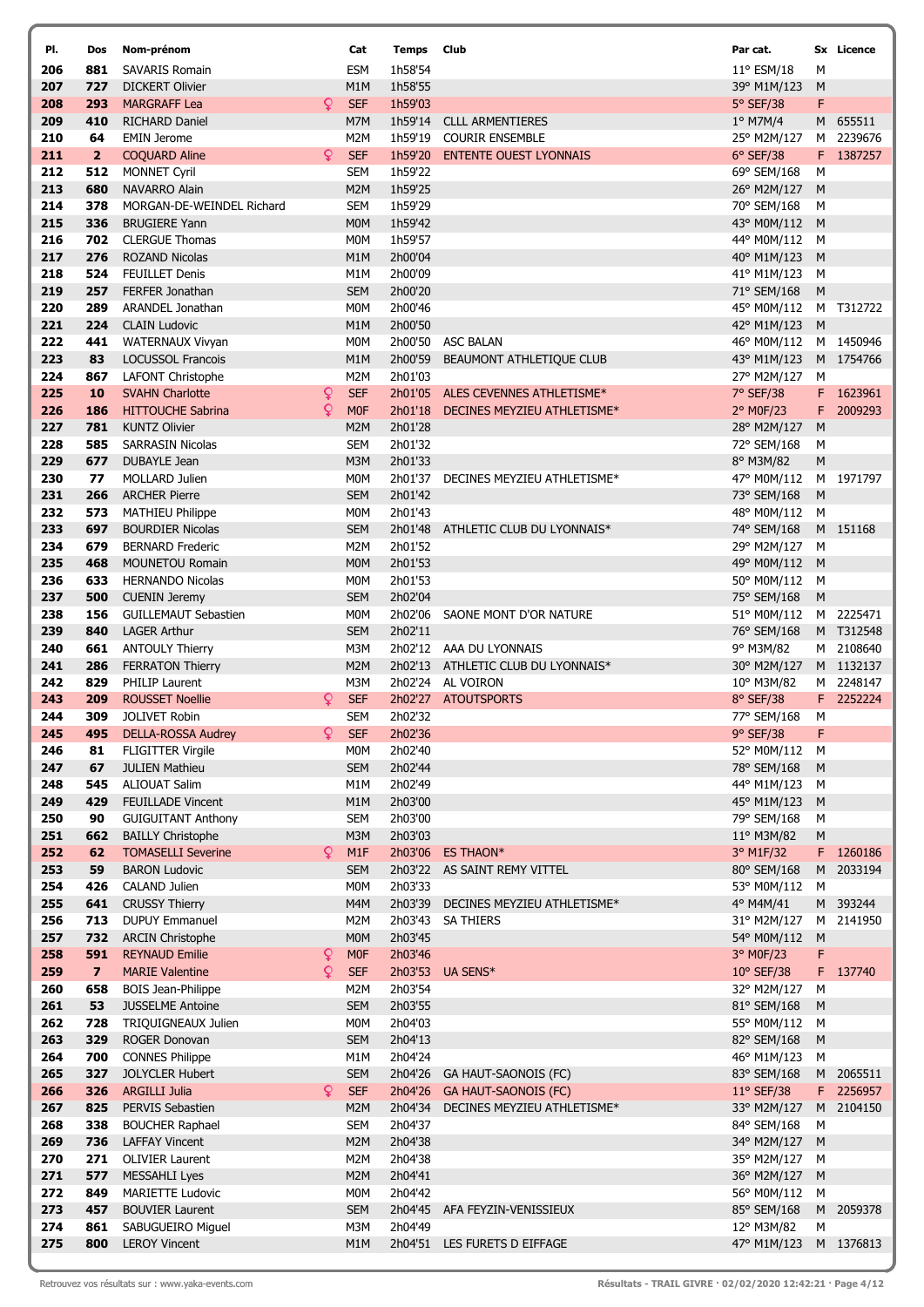| PI.        | Dos        | Nom-prénom                                         |   | Cat               | <b>Temps</b> Club  |                                  | Par cat.                               |        | Sx Licence |
|------------|------------|----------------------------------------------------|---|-------------------|--------------------|----------------------------------|----------------------------------------|--------|------------|
| 276        | 788        | <b>FEL Nicolas</b>                                 |   | M <sub>2</sub> M  | 2h04'55            |                                  | 37° M2M/127                            | м      |            |
| 277        | 260        | SOUVETON Christophe                                |   | M2M               | 2h04'59            |                                  | 38° M2M/127                            | M      |            |
| 278        | 339        | MOREAU-ROQUE Eric                                  |   | M2M               | 2h05'09            | <b>ENTENTE OUEST LYONNAIS</b>    | 39° M2M/127                            |        | M 1903963  |
| 279        | 769        | <b>BERRUEX Damien</b>                              |   | <b>MOM</b>        | 2h05'25            | CHAMONIX MONT BLANC MARATHON     | 57° M0M/112                            |        | M 1907809  |
| 280<br>281 | 337<br>376 | <b>HENRY Michel</b><br><b>RADUFE Michel</b>        |   | M4M<br>M5M        | 2h05'25<br>2h05'30 | <b>CASCOL ATHLETISME</b>         | 5° M4M/41<br>5° M5M/25                 | М      | M 439690   |
| 282        | 89         | <b>ROYET Antoine</b>                               |   | <b>SEM</b>        | 2h05'33            |                                  | 86° SEM/168                            | М      |            |
| 283        | 722        | <b>HUET-DES-AUNAY Marion</b>                       | ¥ | M1F               | 2h05'37            |                                  | 4° M1F/32                              | F      |            |
| 284        | 357        | <b>CINIER-BATTIN Laurence</b>                      | ¥ | <b>MOF</b>        | 2h05'38            |                                  | 4° M0F/23                              | F      |            |
| 285        | 106        | <b>FOUQUET Aurelien</b>                            |   | M1M               | 2h05'42            | DECINES MEYZIEU ATHLETISME*      | 48° M1M/123                            |        | M 183368   |
| 286        | 332        | <b>ABEL Julien</b>                                 |   | <b>SEM</b>        | 2h05'44            | GA HAUT-SAONOIS (FC)             | 87° SEM/168                            |        | M 2068070  |
| 287        | 8          | <b>FRANCOIS Sandrine</b>                           | Q | M1F               | 2h05'48            | <b>GA HAUT-SAONOIS (FC)</b>      | 5° M1F/32                              |        | F 2072043  |
| 288        | 860        | PORTAY Lionel                                      |   | M1M               | 2h05'53            |                                  | 49° M1M/123                            | M      |            |
| 289<br>290 | 463<br>618 | <b>EUGENE Regis</b><br><b>BARRACHINA Alexandre</b> |   | M1M<br><b>SEM</b> | 2h06'00<br>2h06'04 |                                  | 50° M1M/123<br>88° SEM/168             | M<br>M |            |
| 291        | 175        | <b>HUSSON David</b>                                |   | <b>MOM</b>        | 2h06'16            | <b>ENTENTE OUEST LYONNAIS</b>    | 58° M0M/112                            |        | M 2229528  |
| 292        | 726        | VIOLLET Jean-Paul                                  |   | M6M               | 2h06'17            |                                  | 1° M6M/7                               | M      |            |
| 293        | 69         | <b>DOS-SANTOS Laura</b>                            | Q | <b>SEF</b>        | 2h06'19            | <b>LISSES AC</b>                 | 12° SEF/38                             |        | F 2056171  |
| 294        | 405        | <b>MIALON Nicolas</b>                              |   | M0M               | 2h06'20            |                                  | 59° M0M/112                            | M      |            |
| 295        | 758        | <b>BILBAULT Pascal</b>                             |   | M4M               | 2h06'26            | <b>CASCOL ATHLETISME</b>         | $6^{\circ}$ M4M/41                     |        | M 1363577  |
| 296        | 566        | <b>COLLET Christophe</b>                           |   | M3M               | 2h06'30            |                                  | 13° M3M/82                             | М      |            |
| 297        | 70         | <b>LOUDES Mickael</b>                              |   | <b>SEM</b>        | 2h06'36            | <b>AURILLAC A</b>                | 89° SEM/168                            |        | M 1907693  |
| 298<br>299 | 755        | <b>BOUILLER Jean</b>                               |   | M3M               | 2h06'45<br>2h06'51 |                                  | 14° M3M/82                             | М<br>M |            |
| 300        | 297<br>127 | MINSSIEUX Bruno<br><b>MACHEREY Mathieu</b>         |   | M4M<br><b>MOM</b> | 2h06'51            |                                  | 7° M4M/41<br>60° M0M/112               | M      |            |
| 301        | 814        | <b>MARCHAND Florent</b>                            |   | M2M               | 2h06'52            |                                  | 40° M2M/127                            | M      |            |
| 302        | 107        | <b>OUTREBON Victor</b>                             |   | <b>SEM</b>        | 2h06'55            |                                  | 90° SEM/168                            | M      |            |
| 303        | 492        | LE-COURTOIS Sylvain                                |   | M <sub>2</sub> M  | 2h06'56            |                                  | 41° M2M/127                            | M      |            |
| 304        | 750        | <b>LYONNARD Philippe</b>                           |   | M3M               | 2h06'57            | <b>GRESI' COURANT LE VERSOUD</b> | 15° M3M/82                             |        | M 1228497  |
| 305        | 866        | <b>DUBOIS Catherine</b>                            | Q | M <sub>2F</sub>   | 2h06'59            |                                  | 3° M2F/35                              | F      |            |
| 306        | 705        | <b>LINOSSIER Nicolas</b>                           |   | <b>SEM</b>        | 2h07'08            |                                  | 91° SEM/168                            | M      |            |
| 307        | 764        | <b>MOUSNIER Geraud</b>                             |   | M1M               | 2h07'17            |                                  | 51° M1M/123                            | M      |            |
| 308<br>309 | 738<br>464 | <b>BLAYON Laurent</b><br>ZABBENI Marta             | Q | M3M<br><b>SEF</b> | 2h07'19<br>2h07'31 | CASCOL ATHLETISME                | 16° M3M/82<br>13° SEF/38               | F      | M 1891194  |
| 310        | 745        | PERROUD Landry                                     |   | <b>SEM</b>        | 2h07'50            |                                  | 92° SEM/168                            | M      |            |
| 311        | 422        | <b>MATHON Thomas</b>                               |   | <b>SEM</b>        | 2h07'50            |                                  | 93° SEM/168                            | M      |            |
| 312        | 704        | <b>COUNET Francois</b>                             |   | <b>SEM</b>        | 2h07'54            |                                  | 94° SEM/168                            | M      |            |
| 313        | 236        | DURAND Jean-Luc                                    |   | M3M               | 2h08'02            | ATHLE CALADE VAL DE SAONE *      | 17° M3M/82                             |        | M 1425862  |
| 314        | 804        | <b>RIVORY Baptiste</b>                             |   | <b>SEM</b>        | 2h08'06            |                                  | 95° SEM/168                            | М      |            |
| 315        |            | <b>270</b> LOURDIN Fabrice                         |   | M1M               | 2h08'10            |                                  | 52° M1M/123                            | M      |            |
| 316<br>317 | 843        | 177 CHALANDON Guillaume<br><b>CHABERT Aurelien</b> |   | M1M<br>M1M        | 2h08'17            | 2h08'15 AS IBM LYON              | 53° M1M/123 M 1167038<br>54° M1M/123 M |        |            |
| 318        | 791        | <b>BARRET Martial</b>                              |   | M1M               | 2h08'22            |                                  | 55° M1M/123 M                          |        |            |
| 319        | 425        | SOULERIN Werner                                    |   | M <sub>1</sub> M  | 2h08'23            |                                  | 56° M1M/123 M                          |        |            |
| 320        | 402        | <b>MAZUIT Sebastien</b>                            |   | M0M               | 2h08'29            |                                  | 61° M0M/112 M                          |        |            |
| 321        | 691        | <b>CELERIER Christophe</b>                         |   | M2M               | 2h08'30            |                                  | 42° M2M/127 M                          |        |            |
| 322        | 503        | <b>FAURE Damien</b>                                |   | M0M               | 2h08'30            | <b>CASCOL ATHLETISME</b>         | 62° M0M/112                            |        | M 2123503  |
| 323        | 150        | <b>JABOULAY Daniel</b>                             |   | M5M               | 2h08'34            |                                  | 6° M5M/25                              | M      |            |
| 324        | 688        | <b>MUSLEWSKI Yann</b>                              |   | M1M               | 2h08'35            |                                  | 57° M1M/123                            | M      |            |
| 325<br>326 | 548<br>859 | PRADELLE Thomas<br><b>BARONNIER Julien</b>         |   | <b>SEM</b><br>M2M | 2h08'35<br>2h08'41 |                                  | 96° SEM/168<br>43° M2M/127             | M      |            |
| 327        | 664        | <b>RIZZATO Anthony</b>                             |   | <b>SEM</b>        | 2h08'42            |                                  | 97° SEM/168                            | M<br>M |            |
| 328        | 780        | <b>MARION Florian</b>                              |   | <b>SEM</b>        | 2h08'47            |                                  | 98° SEM/168                            | м      |            |
| 329        | 508        | <b>TRAPEAU Estelle</b>                             | δ | <b>SEF</b>        |                    | 2h08'50 SAONE MONT D'OR NATURE   | 14° SEF/38                             |        | F 1637749  |
| 330        | 748        | LAROCHETTE-DE-ROECK Francois                       |   | M2M               |                    | 2h08'52 ASPTT ANNECY             | 44° M2M/127                            |        | M 2070410  |
| 331        | 609        | <b>BARTIER Julien</b>                              |   | M <sub>0</sub> M  | 2h08'52            |                                  | 63° M0M/112                            | M      |            |
| 332        | 480        | <b>COLOMBET Bruno</b>                              |   | M1M               | 2h09'04            |                                  | 58° M1M/123                            | м      |            |
| 333        | 399        | <b>POCHON Florent</b>                              |   | <b>SEM</b>        | 2h09'14            |                                  | 99° SEM/168                            | M      |            |
| 334<br>335 | 813<br>784 | <b>BOURDON Maxime</b><br><b>PERRET Patrice</b>     |   | SEM<br>M3M        | 2h09'17<br>2h09'25 |                                  | 100° SEM/16<br>18° M3M/82              | м<br>M |            |
| 336        | 251        | <b>CELLIER Sebastien</b>                           |   | <b>SEM</b>        | 2h09'26            |                                  | 101° SEM/16                            | м      |            |
| 337        | 416        | <b>CONTAL Melanie</b>                              | Q | <b>ESF</b>        | 2h09'26            | <b>TEAM PROVENCE ENDURANCE</b>   | $1°$ ESF/6                             |        | F 2181954  |
| 338        | 314        | MOREAUX Julien                                     |   | <b>SEM</b>        | 2h09'31            |                                  | 102° SEM/16                            | М      |            |
| 339        | 837        | <b>PRIEUR Patrick</b>                              |   | <b>MOM</b>        | 2h09'44            | LYON ULTRA RUN                   | 64° M0M/112                            |        | M 1972664  |
| 340        | 92         | <b>CORDONNIER Remi</b>                             |   | M1M               | 2h09'44            |                                  | 59° M1M/123                            | M      |            |
| 341        | 219        | POIDEVIN Stephane                                  |   | M3M               | 2h09'44            |                                  | 19° M3M/82                             | M      |            |
| 342        | 698        | <b>DESBRUN Yann</b>                                |   | <b>SEM</b>        | 2h09'46            |                                  | 103° SEM/16                            | м      |            |
| 343        | 706        | <b>LARGUIER Chloe</b>                              | Q | <b>SEF</b>        | 2h09'56            |                                  | 15° SEF/38                             | F      |            |
| 344<br>345 | 793<br>710 | MIJOIN Fabien<br><b>FRAISSE Nicolas</b>            |   | M0M<br><b>SEM</b> | 2h10'00<br>2h10'06 |                                  | 65° M0M/112<br>104° SEM/16             | м<br>M |            |
|            |            |                                                    |   |                   |                    |                                  |                                        |        |            |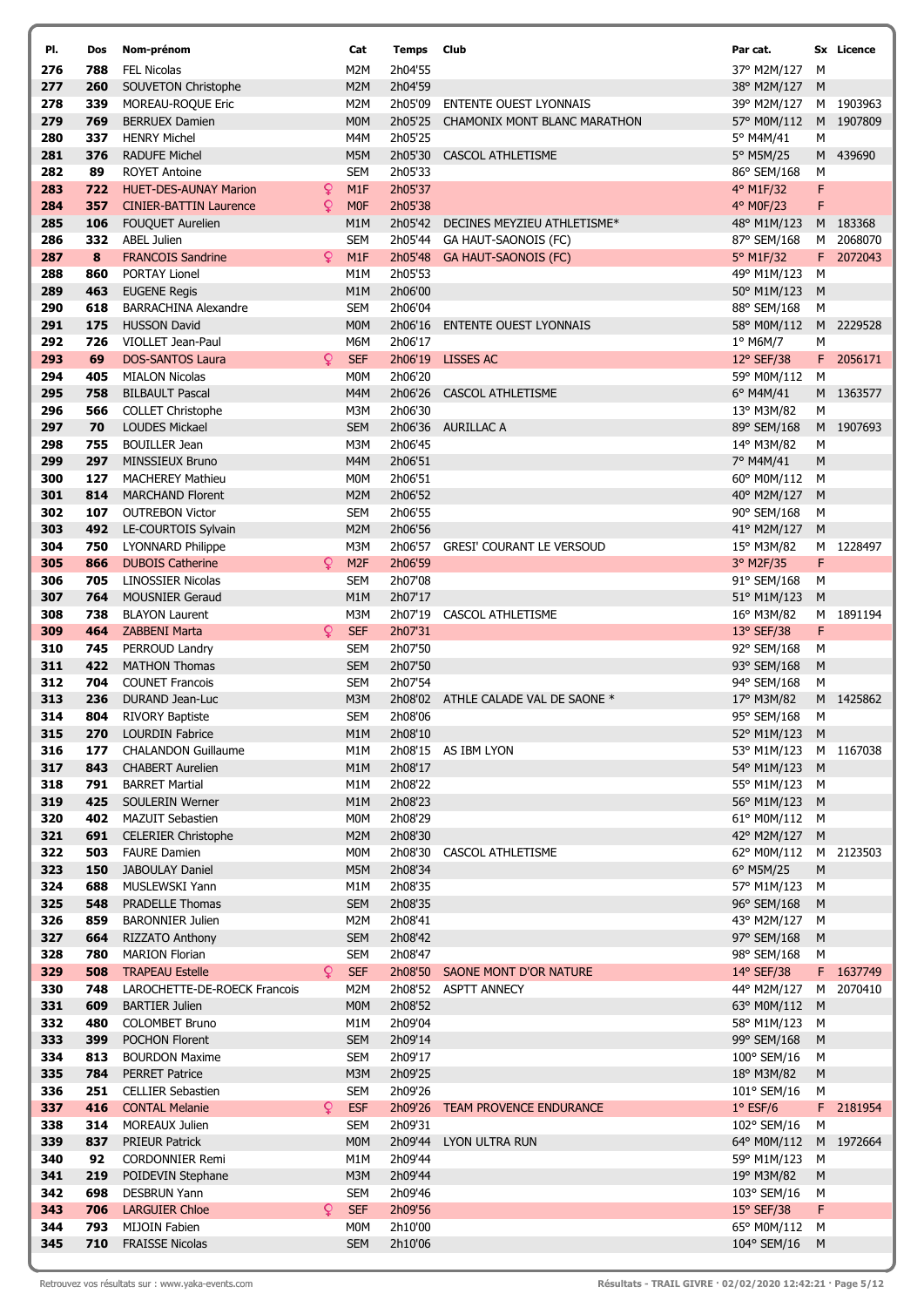| PI.        | Dos        | Nom-prénom                                        |   | Cat                                 | Temps              | Club                                          | Par cat.                   |                | Sx Licence |
|------------|------------|---------------------------------------------------|---|-------------------------------------|--------------------|-----------------------------------------------|----------------------------|----------------|------------|
| 346        | 211        | <b>DEMERENS Eric</b>                              |   | M <sub>2</sub> M                    | 2h10'06            |                                               | 45° M2M/127                | M              |            |
| 347        | 846        | <b>GUIZY Carole</b>                               | Q | M <sub>2F</sub>                     | 2h10'08            | ANNONAY JOGGING CLUB                          | 4° M2F/35                  |                | F 209173   |
| 348        | 540        | <b>CAQUELIN Laurent</b>                           |   | M <sub>2</sub> M                    | 2h10'16            | <b>BUSSY RUNNING</b>                          | 46° M2M/127                |                | M 1991922  |
| 349        | 522        | <b>FELIX Benoit</b>                               |   | <b>SEM</b>                          | 2h10'26            | <b>CORBAS RUNNING</b>                         | 105° SEM/16                |                | M 2178508  |
| 350        | 509        | YAHIAOUI Samy                                     |   | <b>SEM</b>                          | 2h10'38            |                                               | 106° SEM/16                | M              |            |
| 351<br>352 | 686<br>665 | <b>LARUE Virginie</b><br>PORTENSEIGNE Philippe    | Q | M <sub>2F</sub><br>M <sub>2</sub> M | 2h10'39<br>2h10'46 | SAONE MONT D'OR NATURE                        | 5° M2F/35<br>47° M2M/127   | M              | F 1204482  |
| 353        | 805        | <b>TRAVERSAZ Cedric</b>                           |   | <b>MOM</b>                          | 2h10'55            |                                               | 66° M0M/112                | M              |            |
| 354        | 460        | <b>GUILLOTIN Franck</b>                           |   | M3M                                 |                    | 2h11'11 ESCLOPS D'AZUN                        | 20° M3M/82                 |                | M 1955525  |
| 355        | 739        | <b>BARRET Philippe</b>                            |   | M4M                                 | 2h11'19            | AS CALUIRE ET CUIRE                           | 8° M4M/41                  |                | M 573802   |
| 356        | 449        | SIZA Pat                                          |   | M3M                                 | 2h11'33            |                                               | 21° M3M/82                 | М              |            |
| 357        | 696        | <b>MARREL Damien</b>                              |   | M <sub>2</sub> M                    | 2h11'33            |                                               | 48° M2M/127                | M              |            |
| 358        | 587        | <b>DEBONO Romain</b>                              |   | M0M                                 | 2h11'39            |                                               | 67° M0M/112                | M              |            |
| 359        | 389        | <b>BEAL David</b>                                 |   | M <sub>1</sub> M                    | 2h11'39            |                                               | 60° M1M/123                | M              |            |
| 360        | 287        | <b>BRUN Pierre</b>                                |   | M5M                                 | 2h11'41            | CASCOL ATHLETISME                             | 7° M5M/25                  |                | M 1139493  |
| 361        | 101        | <b>EBERSWEILER Christophe</b>                     |   | M3M                                 | 2h11'49            |                                               | 22° M3M/82                 | M              |            |
| 362        | 850        | ARNAUD Jean-Rene                                  |   | M <sub>0</sub> M                    | 2h11'58            |                                               | 68° M0M/112                | M              |            |
| 363<br>364 | 774<br>237 | <b>DEBORDE Damien</b><br><b>KOPCIUCH Philippe</b> |   | M <sub>1</sub> M<br>M3M             | 2h12'00<br>2h12'03 |                                               | 61° M1M/123<br>23° M3M/82  | M              |            |
| 365        | 583        | <b>TAREA Olivier</b>                              |   | M <sub>1</sub> M                    | 2h12'08            |                                               | 62° M1M/123                | М<br>M         |            |
| 366        | 678        | <b>GAVILLON Nicolas</b>                           |   | M1M                                 | 2h12'09            |                                               | 63° M1M/123                | M              |            |
| 367        | 792        | <b>WEBER Brian</b>                                |   | <b>SEM</b>                          | 2h12'12            |                                               | 107° SEM/16                | M              |            |
| 368        | 491        | <b>CHAFFRAIX Matthieu</b>                         |   | M <sub>1</sub> M                    | 2h12'12            |                                               | 64° M1M/123                | М              |            |
| 369        | 490        | <b>CATHERIN Annelise</b>                          | Q | M1F                                 | 2h12'18            | DECINES MEYZIEU ATHLETISME*                   | 6° M1F/32                  |                | F 1667834  |
| 370        | 407        | <b>LECLUSE Sebastien</b>                          |   | M <sub>2</sub> M                    | 2h12'20            |                                               | 49° M2M/127                | M              |            |
| 371        | 345        | <b>BILLARD-COL Morgane</b>                        | Q | <b>SEF</b>                          |                    | 2h12'22 TAILLEFER TRAIL TEAM                  | $16^{\circ}$ SEF/38        |                | F 2172996  |
| 372        | 174        | <b>VILLARD Patrick</b>                            |   | M <sub>1</sub> M                    | 2h12'26            |                                               | 65° M1M/123                | М              |            |
| 373        | 124        | <b>MOLLER Charles</b>                             |   | <b>SEM</b>                          | 2h12'26            |                                               | 108° SEM/16                | M              |            |
| 374        | 660        | POUDRET David                                     |   | M <sub>1</sub> M                    | 2h12'28            |                                               | 66° M1M/123                | М              |            |
| 375<br>376 | 766        | <b>PERRET Didier</b>                              | Q | <b>SEM</b>                          | 2h12'31<br>2h12'34 |                                               | 109° SEM/16                | M              |            |
| 377        | 272<br>673 | <b>VEILLET Celine</b><br><b>NOEL Laurent</b>      |   | M1F<br>M3M                          | 2h12'34            |                                               | 7° M1F/32<br>24° M3M/82    | F<br>${\sf M}$ |            |
| 378        | 563        | <b>ROLLY Jean-Louis</b>                           |   | M3M                                 | 2h12'36            |                                               | 25° M3M/82                 | М              |            |
| 379        | 192        | <b>MARRADI Richard</b>                            |   | M5M                                 | 2h12'36            | LE LIEVRE ET LA TORTUE ASCPR                  | 8° M5M/25                  |                | M 296100   |
| 380        | 586        | <b>BOUCHET Ludovic</b>                            |   | M3M                                 | 2h12'49            |                                               | 26° M3M/82                 | М              |            |
| 381        | 359        | <b>BULLE Jean-Philippe</b>                        |   | M <sub>1</sub> M                    | 2h13'00            |                                               | 67° M1M/123                | M              |            |
| 382        | 87         | <b>MARTINEZ Alexandre</b>                         |   | M2M                                 |                    | 2h13'13 C.C. TAVERNY ATHLETISME               | 50° M2M/127                |                | M 1758893  |
| 383        | 862        | PINZETTA Bastien                                  |   | <b>SEM</b>                          |                    | 2h13'15 AL VOIRON                             | 110° SEM/16                |                | M 2205061  |
| 384        | 280        | <b>BRENEUR David</b>                              |   | M2M                                 | 2h13'36            |                                               | 51° M2M/127                | М              |            |
| 385        | 526        | <b>BERTHOMIER Christophe</b>                      |   | M2M                                 | 2h13'38            |                                               | 52° M2M/127 M              |                |            |
| 386        | 746        | PRAMAYON Jean-Marc                                |   | M4M                                 | 2h13'40            |                                               | 9° M4M/41                  | М              |            |
| 387<br>388 | 645<br>377 | NIZET Christophe<br>DEROCH Sylvain                |   | M3M<br>M2M                          | 2h13'41<br>2h13'46 |                                               | 27° M3M/82<br>53° M2M/127  | M<br>M         |            |
| 389        | 674        | <b>MORNET Christian</b>                           |   | M3M                                 | 2h13'52            |                                               | 28° M3M/82                 | M              |            |
| 390        | 421        | <b>GUERILLOT Romain</b>                           |   | <b>SEM</b>                          | 2h14'02            |                                               | 111° SEM/16                | M              |            |
| 391        | 212        | LASCARIDES Jordan                                 |   | <b>SEM</b>                          | 2h14'04            |                                               | 112° SEM/16                | M              |            |
| 392        | 486        | <b>RIGAUD Emmanuel</b>                            |   | M3M                                 | 2h14'11            |                                               | 29° M3M/82                 | М              |            |
| 393        | 91         | <b>BLANC Noelie</b>                               | Q | M1F                                 | 2h14'25            |                                               | 8° M1F/32                  | F              |            |
| 394        | 259        | CAMPIDELLI Daniel                                 |   | M4M                                 |                    | 2h14'25 ATHLEFORM'42                          | 10° M4M/41                 |                | M 1730754  |
| 395        | 349        | DEBONO Christian                                  |   | M6M                                 | 2h14'40            | COUREURS DU MONDE EN ISERE*                   | 2° M6M/7                   |                | M 762664   |
| 396        | 436        | PETITJEAN Benjamin                                |   | M0M                                 | 2h14'45            |                                               | 69° M0M/112                | M              |            |
| 397<br>398 | 347<br>530 | <b>HERMANT Gregory</b><br><b>AUGER Laurent</b>    |   | M <sub>2</sub> M<br>M4M             | 2h14'45<br>2h15'06 |                                               | 54° M2M/127<br>11° M4M/41  | M              |            |
| 399        | 567        | <b>LAROSE Benedicte</b>                           | ¥ | M <sub>2F</sub>                     |                    | 2h15'07 LYON SPORT METROPOLE JOGGING AVENTURE | 6° M2F/35                  | М              | F 1541001  |
| 400        | 498        | <b>VINCENT Anais</b>                              | Q | <b>ESF</b>                          |                    | 2h15'12 TEAM PROVENCE ENDURANCE               | $2°$ ESF/6                 |                | F 2170546  |
| 401        | 343        | MINODIER Christophe                               |   | M2M                                 | 2h15'32            |                                               | 55° M2M/127                | M              |            |
| 402        | 693        | MARCHAND-MAILLET Davy                             |   | M1M                                 | 2h15'32            |                                               | 68° M1M/123                | М              |            |
| 403        | 549        | <b>ALLEMAND Christophe</b>                        |   | M4M                                 | 2h15'35            |                                               | 12° M4M/41                 | M              |            |
| 404        | 240        | <b>LACAM Baptiste</b>                             |   | M1M                                 | 2h15'40            |                                               | 69° M1M/123                | м              |            |
| 405        | 390        | <b>LEGER Patrick</b>                              |   | M <sub>1</sub> M                    | 2h15'41            |                                               | 70° M1M/123                | M              |            |
| 406        | 689        | <b>HUSSON Louis</b>                               |   | <b>ESM</b>                          | 2h15'45            |                                               | 12° ESM/18                 | М              |            |
| 407        | 646        | <b>BONNET Alvyn</b>                               |   | <b>SEM</b>                          | 2h15'49            |                                               | 113° SEM/16                | M              |            |
| 408        | 879        | LE-GUILLOU Ewen                                   |   | <b>ESM</b>                          | 2h15'54            |                                               | 13° ESM/18                 | M              |            |
| 409<br>410 | 878<br>516 | <b>DAIX Guillaume</b><br><b>ROZAND Vivien</b>     |   | <b>SEM</b><br><b>MOM</b>            | 2h15'58<br>2h16'00 |                                               | 114° SEM/16<br>70° M0M/112 | M<br>M         |            |
| 411        | 875        | <b>BENEUX Amandine</b>                            | Q | M1F                                 | 2h16'01            |                                               | 9° M1F/32                  | F              |            |
| 412        | 543        | GARAYOA Remi                                      |   | M1M                                 | 2h16'01            |                                               | 71° M1M/123                | M              |            |
| 413        | 352        | <b>FALELAVAKI Benoit</b>                          |   | <b>SEM</b>                          |                    | 2h16'02 ASC BALAN                             | 115° SEM/16                |                | M 2219100  |
| 414        | 638        | <b>MERLIN Georges</b>                             |   | M3M                                 |                    | 2h16'04 ASC BALAN                             | 30° M3M/82                 |                | M 1730759  |
| 415        | 740        | <b>LEVENT David</b>                               |   | M3M                                 |                    | 2h16'04 ASC BALAN                             | 31° M3M/82                 |                | M 694326   |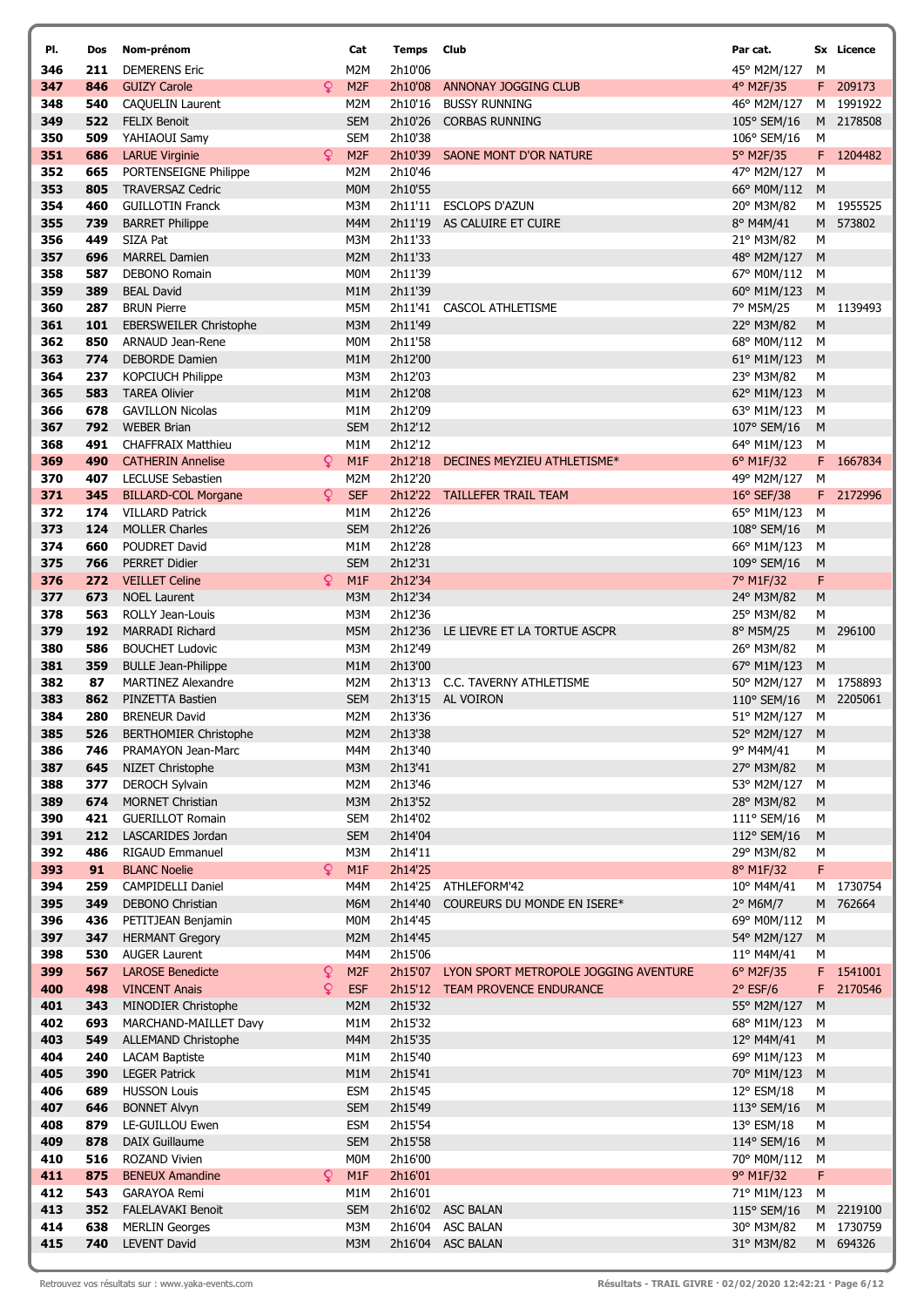| PI.        | Dos        | Nom-prénom                                          |    | Cat                            | <b>Temps</b> Club  |                               | Par cat.                   |                | Sx Licence |
|------------|------------|-----------------------------------------------------|----|--------------------------------|--------------------|-------------------------------|----------------------------|----------------|------------|
| 416        | 417        | <b>CASTEL Sebastien</b>                             |    | <b>SEM</b>                     | 2h16'08            | <b>EA CHAMBERY</b>            | 116° SEM/16                |                | M 1886153  |
| 417        | 413        | <b>BOULEDRAK Radoin</b>                             |    | M1M                            | 2h16'09            |                               | 72° M1M/123                | M              |            |
| 418        | 598        | ROULLEAU Vincent                                    |    | M <sub>1</sub> M               | 2h16'16            |                               | 73° M1M/123                | M              |            |
| 419        | 58         | <b>GANGL Monika</b>                                 | ç  | M <sub>3F</sub>                | 2h16'23            | <b>ATHLETIC CLUB TASSIN</b>   | 1° M3F/15                  | F              | 2072730    |
| 420        | 525        | <b>CHAFFRAIX Stephanie</b>                          | Q  | <b>MOF</b>                     | 2h16'36            |                               | 5° M0F/23                  | F              |            |
| 421<br>422 | 703<br>169 | <b>LARDIN Nicolas</b><br>SAFFIOTI Franck            |    | M <sub>1</sub> M<br><b>SEM</b> | 2h16'47<br>2h16'56 | <b>COURIR A PEILLON</b>       | 74° M1M/123<br>117° SEM/16 | M              | M 1216182  |
| 423        | 484        | <b>MONTANE Marc</b>                                 |    | M <sub>2</sub> M               | 2h17'04            | PAYS DE COLMAR ATHLETISME*    | 56° M2M/127                |                | M 1480318  |
| 424        | 254        | <b>DEVRIEUX Cyril</b>                               |    | M <sub>2</sub> M               | 2h17'05            |                               | 57° M2M/127                | М              |            |
| 425        | 868        | <b>COGNARD Celine</b>                               | Q  | M <sub>1</sub> F               | 2h17'06            |                               | 10° M1F/32                 | F              |            |
| 426        | 505        | <b>CAMBRON Emmanuel</b>                             |    | M3M                            | 2h17'07            |                               | 32° M3M/82                 | М              |            |
| 427        | 773        | <b>GUILBAUD Denis</b>                               |    | M <sub>2</sub> M               | 2h17'09            |                               | 58° M2M/127                | M              |            |
| 428        | 102        | <b>REMY Miguel</b>                                  |    | M <sub>2</sub> M               | 2h17'10            | BEAUMONT ATHLETIQUE CLUB      | 59° M2M/127                |                | M 1291260  |
| 429        | 636        | <b>BARBIER Roland</b>                               |    | M1M                            | 2h17'11            |                               | 75° M1M/123                | M              |            |
| 430        | 109        | <b>DANGUIRAL Thierry</b>                            |    | M2M                            | 2h17'18            | ENTENTE OUEST LYONNAIS        | 60° M2M/127                |                | M 2223626  |
| 431        | 428        | <b>BOURGEAY Michel</b>                              |    | M5M                            | 2h17'23            |                               | 9° M5M/25                  | M              |            |
| 432        | 535        | <b>VAILLAT Romain</b>                               |    | M2M                            | 2h17'30            |                               | 61° M2M/127                | M              |            |
| 433        | 647        | <b>GUEDON Matthieu</b>                              |    | M1M                            | 2h17'31            |                               | 76° M1M/123                | M              |            |
| 434<br>435 | 747<br>221 | <b>GUY Laurent</b><br><b>GANGA Michel</b>           |    | M3M<br>M <sub>1</sub> M        | 2h17'31<br>2h17'38 |                               | 33° M3M/82<br>77° M1M/123  | М<br>M         |            |
| 436        | 414        | AHMED-KADI Toufik                                   |    | M <sub>1</sub> M               | 2h17'38            |                               | 78° M1M/123                | M              |            |
| 437        | 683        | <b>CHARCELLAY Sebastien</b>                         |    | M3M                            | 2h17'50            |                               | 34° M3M/82                 | M              |            |
| 438        | 656        | <b>ERIC Berges</b>                                  |    | M <sub>1</sub> M               | 2h17'54            |                               | 79° M1M/123                | M              |            |
| 439        | 626        | <b>BARDEL Brice</b>                                 |    | M <sub>1</sub> M               | 2h18'11            |                               | 80° M1M/123                | M              |            |
| 440        | 831        | MIEDZINSKI Michel                                   |    | M <sub>2</sub> M               | 2h18'21            |                               | 62° M2M/127                | м              |            |
| 441        | 765        | <b>DEMONT Christophe</b>                            |    | M <sub>2</sub> M               | 2h18'29            |                               | 63° M2M/127                | M              |            |
| 442        | 167        | <b>MARCEL-JULLIAN Anthony</b>                       |    | <b>SEM</b>                     | 2h18'33            |                               | 118° SEM/16                | M              |            |
| 443        | 158        | <b>RICARD Francois</b>                              |    | <b>MOM</b>                     | 2h18'49            |                               | 71° M0M/112                | M              |            |
| 444        | 213        | <b>JICQUEL Anna</b>                                 | Q  | M <sub>OF</sub>                | 2h18'50            |                               | 6° M0F/23                  | F              |            |
| 445        | 99         | <b>CAZALI Damien</b>                                |    | <b>SEM</b>                     | 2h18'50            |                               | 119° SEM/16                | M              |            |
| 446<br>447 | 517<br>411 | <b>HABI</b> Sophiane<br><b>BEN-AOUADI Nejemdine</b> |    | M1M<br>M3M                     | 2h18'51<br>2h18'54 |                               | 81° M1M/123<br>35° M3M/82  | M<br>${\sf M}$ |            |
| 448        | 299        | <b>DESMOUILLER Robert</b>                           |    | M <sub>2</sub> M               | 2h19'00            | AS CALUIRE ET CUIRE           | 64° M2M/127                |                | M 1979733  |
| 449        | 137        | PICAMELOT Jerome                                    |    | M <sub>2</sub> M               | 2h19'01            | AS CALUIRE ET CUIRE           | 65° M2M/127                |                | M 207273   |
| 450        | 537        | <b>BASSON Melanie</b>                               | Q. | <b>SEF</b>                     |                    | 2h19'02 AS CALUIRE ET CUIRE   | 17° SEF/38                 |                | F 1986752  |
| 451        | 350        | <b>GAUTHIER Richard</b>                             |    | M <sub>1</sub> M               | 2h19'06            | <b>COURIR ENSEMBLE</b>        | 82° M1M/123                |                | M 2227364  |
| 452        | 743        | <b>FRITSCH Guerin</b>                               |    | M <sub>0</sub> M               | 2h19'13            |                               | 72° M0M/112                | M              |            |
| 453        | 836        | <b>GANRY Arthur</b>                                 |    | <b>ESM</b>                     | 2h19'17            |                               | 14° ESM/18                 | ${\sf M}$      |            |
| 454        | 204        | <b>ROY Paula</b>                                    | Q  | <b>SEF</b>                     | 2h19'19            | AAA DU LYONNAIS               | 18° SEF/38                 | F.             | 1869550    |
| 455        | 149        | <b>JABOULAY Colin</b>                               |    | <b>SEM</b>                     | 2h19'20            |                               | 120° SEM/16                | M              |            |
| 456        | 302        | SAUZET Thibault                                     |    | <b>SEM</b>                     | 2h19'26            |                               | 121° SEM/16                | M              |            |
| 457<br>458 | 833<br>308 | <b>FIARD Cyrille</b><br><b>GOURMET Emmanuel</b>     |    | M <sub>2</sub> M<br>M3M        | 2h19'28<br>2h19'38 | <b>CASCOL ATHLETISME</b>      | 66° M2M/127<br>36° M3M/82  | M              | M 720449   |
| 459        | 834        | <b>DESTOUCHES Sebastien</b>                         |    | M1M                            | 2h19'46            | ASVEL VILLEURBANNE*           | 83° M1M/123                |                | M 2243181  |
| 460        | 374        | <b>GIRAUD Laurent</b>                               |    | M2M                            |                    | 2h20'02 CASCOL ATHLETISME     | 67° M2M/127                |                | M 1990168  |
| 461        | 462        | PHILIPPE Pierre-Eric                                |    | M <sub>2</sub> M               | 2h20'02            | COURIR POUR DES POMMES        | 68° M2M/127                |                | M 2007331  |
| 462        | 786        | <b>MARCON Cedric</b>                                |    | <b>SEM</b>                     | 2h20'26            |                               | 122° SEM/16                | M              |            |
| 463        | 473        | <b>DARDELIN Guillaume</b>                           |    | <b>SEM</b>                     | 2h20'45            |                               | 123° SEM/16                | ${\sf M}$      |            |
| 464        | 478        | <b>MATHY Alexia</b>                                 | ¥  | <b>SEF</b>                     | 2h20'54            |                               | 19° SEF/38                 | F              |            |
| 465        | 298        | <b>DUCRAY Constance</b>                             | Q  | <b>SEF</b>                     | 2h21'11            | DECINES MEYZIEU ATHLETISME*   | 20° SEF/38                 |                | F 1715055  |
| 466        | 170        | <b>ESPARVIER Pascal</b>                             |    | M3M                            | 2h21'11            |                               | 37° M3M/82                 | М              |            |
| 467        | 820        | <b>PONT Frederic</b>                                |    | M <sub>2</sub> M               | 2h21'33            |                               | 69° M2M/127                | M              |            |
| 468<br>469 | 316<br>201 | <b>BORDENAVE Hugues</b><br><b>AUDUREAU Remi</b>     |    | <b>SEM</b><br><b>SEM</b>       | 2h21'35<br>2h21'42 |                               | 124° SEM/16<br>125° SEM/16 | M<br>M         |            |
| 470        | 547        | <b>MANIEZ Jeremy</b>                                |    | M <sub>0</sub> M               | 2h21'44            |                               | 73° M0M/112                | M              |            |
| 471        | 775        | <b>MAROT Raphael</b>                                |    | M2M                            | 2h21'46            |                               | 70° M2M/127                | M              |            |
| 472        | 826        | <b>JULE Philippe</b>                                |    | M3M                            | 2h21'49            |                               | 38° M3M/82                 | М              |            |
| 473        | 84         | <b>LAFABRIE Franck</b>                              |    | M3M                            | 2h21'54            |                               | 39° M3M/82                 | M              |            |
| 474        | 323        | <b>BRUYAS Fanny</b>                                 | Q. | <b>SEF</b>                     | 2h21'57            |                               | 21° SEF/38                 | F              |            |
| 475        | 159        | CODIS Gille                                         |    | M <sub>2</sub> M               | 2h22'15            | <b>ENTENTE OUEST LYONNAIS</b> | 71° M2M/127                |                | M 1903959  |
| 476        | 637        | DIEBOLT Olivier                                     |    | M2M                            | 2h22'24            |                               | 72° M2M/127                | M              |            |
| 477        | 651        | <b>ROUSSET Patrick</b>                              |    | M5M                            | 2h22'25            |                               | 10° M5M/25                 | M              |            |
| 478        | 877        | <b>CARAMELLO Guillaume</b>                          |    | <b>SEM</b>                     | 2h22'26            |                               | 126° SEM/16                | М              |            |
| 479<br>480 | 261<br>415 | <b>TOMASELLI Francis</b><br><b>BOIRE Nicolas</b>    |    | M5M<br>M <sub>1</sub> M        | 2h22'36            | 2h22'29 AS SAINT REMY VITTEL  | 11° M5M/25<br>84° M1M/123  | M              | M 1309345  |
| 481        | 553        | <b>COMBY Corinne</b>                                | Q  | M <sub>2F</sub>                | 2h22'41            |                               | 7° M2F/35                  | F              |            |
| 482        | 176        | <b>BAUBY Christophe</b>                             |    | M2M                            | 2h22'55            | DECINES MEYZIEU ATHLETISME*   | 73° M2M/127                |                | M 2005452  |
| 483        | 555        | <b>LE-MERCIER Pierre</b>                            |    | <b>MOM</b>                     | 2h23'03            | <b>CASCOL ATHLETISME</b>      | 74° M0M/112                |                | M 2244592  |
| 484        | 865        | <b>BOURALY Jean</b>                                 |    | <b>SEM</b>                     | 2h23'11            |                               | 127° SEM/16                | м              |            |
| 485        | 467        | <b>VERCELLIS Charles</b>                            |    | M1M                            | 2h23'19            |                               | 85° M1M/123 M              |                |            |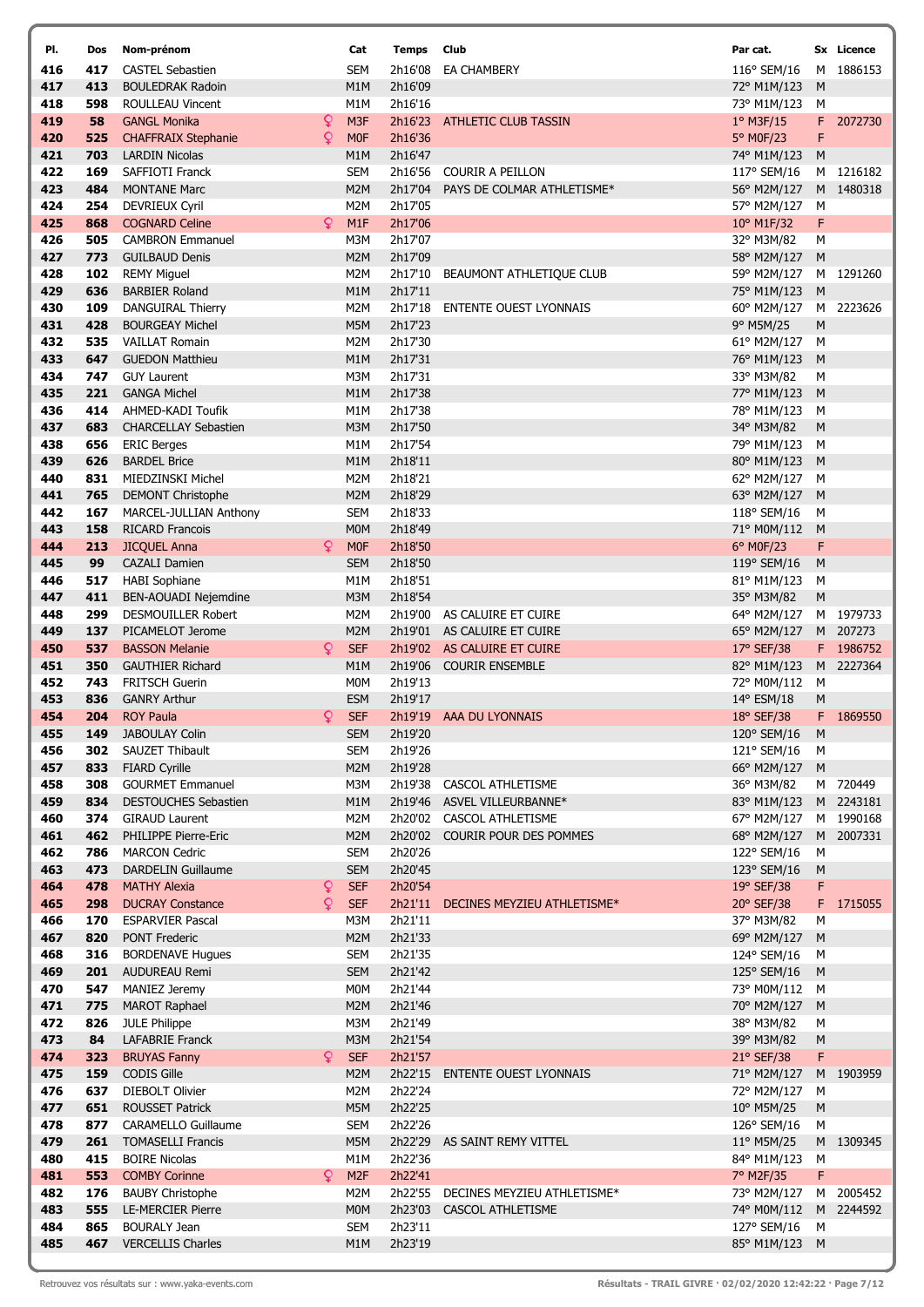| PI.        | Dos        | Nom-prénom                                      |    | Cat                      | <b>Temps</b> Club  |                                          | Par cat.                   |        | Sx Licence |
|------------|------------|-------------------------------------------------|----|--------------------------|--------------------|------------------------------------------|----------------------------|--------|------------|
| 486        | 790        | <b>MARLOT Pierre</b>                            |    | <b>SEM</b>               | 2h23'21            |                                          | 128° SEM/16                | М      |            |
| 487        | 564        | ROCCO Sebastien                                 |    | M2M                      | 2h23'22            |                                          | 74° M2M/127                | M      |            |
| 488        | 197        | <b>BRETAUDEAU Geraldine</b>                     | Q. | M1F                      | 2h23'37            | LA BERRICHONNE CHATEAUROUX ATHLETIC CLUB | 11° M1F/32                 |        | F 1831157  |
| 489        | 196        | <b>RICHARD Benoit</b>                           |    | <b>MOM</b>               | 2h23'37            | LA BERRICHONNE CHATEAUROUX ATHLETIC CLUB | 75° M0M/112                |        | M 1556226  |
| 490        | 582        | <b>GIVRE Stephane</b>                           |    | M3M                      | 2h23'40            |                                          | 40° M3M/82                 | М      |            |
| 491        | 217        | <b>FRAU Antonio</b>                             |    | M5M                      | 2h23'45            |                                          | 12° M5M/25                 | M      |            |
| 492<br>493 | 590<br>847 | DEVIDAL Julien<br><b>GOUDET Pierre</b>          |    | <b>MOM</b><br>M2M        | 2h23'50<br>2h23'53 |                                          | 76° M0M/112<br>75° M2M/127 | М<br>M |            |
| 494        | 454        | <b>ECOCHARD Clemence</b>                        | Q. | <b>ESF</b>               | 2h24'08            |                                          | 3° ESF/6                   | F      |            |
| 495        | 565        | PATHOUX Quentin                                 |    | <b>ESM</b>               | 2h24'08            |                                          | 15° ESM/18                 | M      |            |
| 496        | 715        | <b>HOUITTE Ronan</b>                            |    | <b>SEM</b>               | 2h24'14            |                                          | 129° SEM/16                | М      |            |
| 497        | 832        | <b>VIROULET Didier</b>                          |    | M3M                      | 2h24'31            |                                          | 41° M3M/82                 | M      |            |
| 498        | 232        | <b>BONNET Jean-Yves</b>                         |    | M5M                      | 2h24'38            | ENTENTE OUEST LYONNAIS                   | 13° M5M/25                 |        | M 1999194  |
| 499        | 423        | <b>BOINON Luc</b>                               |    | M4M                      | 2h24'49            | AFA FEYZIN-VENISSIEUX                    | 13° M4M/41                 |        | M 576279   |
| 500        | 118        | <b>GOIFFON David</b>                            |    | M3M                      | 2h25'05            |                                          | 42° M3M/82                 | М      |            |
| 501        | 518        | <b>ROUQUIER Cyril</b>                           |    | M1M                      | 2h25'13            |                                          | 86° M1M/123                | M      |            |
| 502        | 852        | <b>GIRODON Hippolyte</b>                        |    | <b>SEM</b>               | 2h25'14            | LEVALLOIS SC                             | 130° SEM/16                |        | M 1423620  |
| 503        | 872        | <b>GUIO David</b>                               |    | M2M                      | 2h25'18            |                                          | 76° M2M/127                | M      |            |
| 504        | 623        | D'ORAZIO Thomas                                 |    | <b>ESM</b>               | 2h25'18            |                                          | 16° ESM/18                 | М      |            |
| 505        | 676<br>288 | <b>ALMIRALL Florent</b>                         |    | <b>MOM</b><br>M5M        | 2h25'20<br>2h25'28 |                                          | 77° M0M/112                | M      |            |
| 506<br>507 | 841        | <b>TREMBLAY Gilles</b><br><b>DUVAL Mariana</b>  | Q  | M <sub>1F</sub>          | 2h25'34            |                                          | 14° M5M/25<br>12° M1F/32   | М<br>F |            |
| 508        | 115        | <b>JOUCLA Carole</b>                            | Q  | M <sub>4F</sub>          |                    | 2h25'37 AL VOIRON                        | $1°$ M4F/7                 |        | F 1574642  |
| 509        | 857        | <b>GILARDONE Cedric</b>                         |    | M2M                      | 2h25'45            |                                          | 77° M2M/127                | M      |            |
| 510        | 483        | <b>COLIN Marion</b>                             | Q  | <b>MOF</b>               | 2h25'45            |                                          | 7° M0F/23                  | F      |            |
| 511        | 408        | <b>JACOMIN Laurent</b>                          |    | M1M                      | 2h25'45            |                                          | 87° M1M/123                | M      |            |
| 512        | 629        | PELCHAT Pierre-Edouard                          |    | <b>SEM</b>               | 2h25'49            |                                          | 131° SEM/16                | M      |            |
| 513        | 393        | MACHABERT David                                 |    | M1M                      | 2h25'50            |                                          | 88° M1M/123                | M      |            |
| 514        | 265        | SMITH Christopher                               |    | M4M                      | 2h25'53            |                                          | 14° M4M/41                 | М      |            |
| 515        | 225        | <b>LEVIEUX Constance</b>                        | Q  | <b>SEF</b>               | 2h26'01            |                                          | 22° SEF/38                 | F      |            |
| 516        | 848        | <b>GRANDONI Sebastien</b>                       |    | M2M                      | 2h26'05            | <b>CASCOL ATHLETISME</b>                 | 78° M2M/127                |        | M 1708164  |
| 517<br>518 | 185        | <b>MARGARELLO Nicolas</b>                       |    | M2M                      | 2h26'06            |                                          | 79° M2M/127                | M      |            |
| 519        | 465<br>639 | <b>USEO Florent</b><br><b>RENAUD Frederic</b>   |    | M1M<br>M2M               | 2h26'10<br>2h26'10 |                                          | 89° M1M/123<br>80° M2M/127 | М<br>M |            |
| 520        | 819        | <b>GUILLERMIN Yohan</b>                         |    | M0M                      | 2h26'24            |                                          | 78° M0M/112                | м      |            |
| 521        | 134        | <b>MARCUCCI Gregory</b>                         |    | M <sub>0</sub> M         | 2h26'28            |                                          | 79° M0M/112                | M      |            |
| 522        | 455        | <b>ECOCHARD Christophe</b>                      |    | M3M                      | 2h26'34            |                                          | 43° M3M/82                 | М      |            |
| 523        | 842        | <b>SALAT Nicolas</b>                            |    | M <sub>1</sub> M         | 2h26'35            |                                          | 90° M1M/123                | M      |            |
| 524        | 303        | <b>CHAVEROT Gerard</b>                          |    | M3M                      | 2h26'37            | <b>ENTENTE OUEST LYONNAIS</b>            | 44° M3M/82                 |        | M 1778274  |
| 525        | 649        | <b>MARNAS Justine</b>                           | Q. | <b>SEF</b>               | 2h26'44            |                                          | 23° SEF/38                 | F      |            |
| 526        | 365        | QUERMONNE Damien                                |    | M2M                      | 2h27'00            |                                          | 81° M2M/127 M              |        |            |
| 527        | 248        | <b>ARTAUD David</b>                             |    | M2M                      | 2h27'06            | DECINES MEYZIEU ATHLETISME*              | 82° M2M/127                |        | M 2008430  |
| 528<br>529 | 690<br>370 | <b>FAYARD Lidwine</b><br><b>MEUNIER Mathieu</b> | Q. | M1F<br>M <sub>1</sub> M  | 2h27'16<br>2h27'19 |                                          | 13° M1F/32<br>91° M1M/123  | F<br>M |            |
| 530        | 783        | <b>FOURNIER Thomas</b>                          |    | M1M                      | 2h27'25            |                                          | 92° M1M/123                | M      |            |
| 531        | 381        | SABATKE Juliano                                 |    | M2M                      | 2h27'33            |                                          | 83° M2M/127                | M      |            |
| 532        | 634        | <b>BOSSEUX Julien</b>                           |    | M0M                      | 2h27'33            |                                          | 80° M0M/112                | M      |            |
| 533        | 659        | <b>BOIS Nelly</b>                               | Q  | M1F                      | 2h27'43            |                                          | 14° M1F/32                 | F      |            |
| 534        | 699        | <b>CONNES Catherine</b>                         | Q  | M1F                      | 2h27'45            |                                          | 15° M1F/32                 | F      |            |
| 535        | 318        | <b>CABANE Nicolas</b>                           |    | M <sub>1</sub> M         | 2h27'50            |                                          | 93° M1M/123                | M      |            |
| 536        | 400        | BOCCON-GIBOD Julien                             |    | M3M                      | 2h28'03            |                                          | 45° M3M/82                 | М      |            |
| 537        | 604        | PERRAUD Thierry                                 |    | M2M                      | 2h28'12            |                                          | 84° M2M/127                | M      |            |
| 538        | 55         | <b>GUIGUITANT Stephanie</b>                     | Q. | M <sub>2F</sub>          |                    | 2h28'13 AS SAINT REMY VITTEL             | 8° M2F/35                  | F.     | 2113837    |
| 539<br>540 | 154<br>612 | AIMARO Valentin<br><b>BONNEFIN Clement</b>      |    | <b>ESM</b><br><b>SEM</b> | 2h28'16<br>2h28'17 |                                          | 17° ESM/18<br>132° SEM/16  | M<br>M |            |
| 541        | 459        | MALDONADO Thomas                                |    | <b>MOM</b>               | 2h28'22            |                                          | 81° M0M/112                | M      |            |
| 542        | 552        | <b>BURNHAM Andrew</b>                           |    | M2M                      | 2h28'27            |                                          | 85° M2M/127                | M      |            |
| 543        | 279        | <b>ARPIN Annick</b>                             | Q  | M3F                      | 2h28'29            |                                          | 2° M3F/15                  | F      |            |
| 544        | 807        | <b>BASILLE Dominique</b>                        |    | M4M                      | 2h28'29            |                                          | 15° M4M/41                 | М      |            |
| 545        | 235        | <b>OUSTRY Thibaut</b>                           |    | M1M                      | 2h28'40            |                                          | 94° M1M/123                | M      |            |
| 546        | 873        | D'AGOSTINI Raphael                              |    | M2M                      | 2h28'53            |                                          | 86° M2M/127                | M      |            |
| 547        | 453        | <b>TOUCHAIS Anne-Laure</b>                      | Q  | <b>SEF</b>               | 2h29'03            |                                          | 24° SEF/38                 | F      |            |
| 548        | 718        | <b>PICHON Gregoire</b>                          |    | <b>SEM</b>               | 2h29'03            |                                          | 133° SEM/16                | М      |            |
| 549        | 682        | <b>CHARCELLAY Elisabeth</b>                     | Q  | M <sub>2F</sub>          | 2h29'06            |                                          | 9° M2F/35                  | F      |            |
| 550<br>551 | 711<br>797 | <b>CHOLLET Patrick</b><br>PEDIMINA Marc         |    | M2M<br>M1M               | 2h29'21<br>2h29'23 |                                          | 87° M2M/127<br>95° M1M/123 | М<br>M |            |
| 552        | 274        | <b>SAUCILLON Philippe</b>                       |    | M2M                      | 2h29'29            |                                          | 88° M2M/127                | M      |            |
| 553        | 795        | <b>ROGER Pascal</b>                             |    | M6M                      | 2h29'38            |                                          | 3° M6M/7                   | M      |            |
| 554        | 215        | <b>RUBAT Didier</b>                             |    | M5M                      | 2h29'41            | <b>ASC BALAN</b>                         | 15° M5M/25                 | м      | 2173872    |
| 555        | 763        | <b>NEDELEC Patrick</b>                          |    | M6M                      | 2h29'41            |                                          | 4° M6M/7                   | M      |            |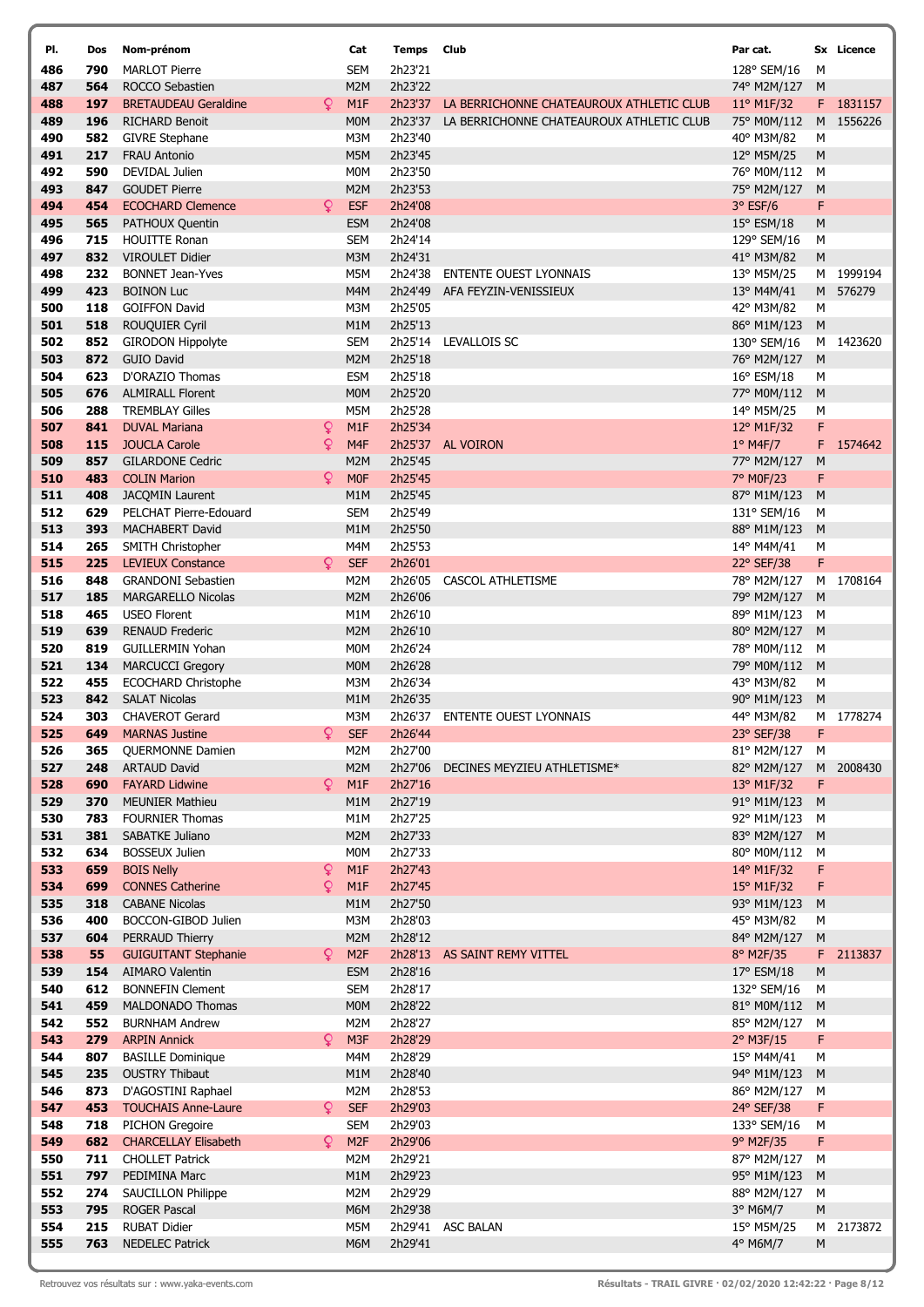| PI.        | Dos        | Nom-prénom                                             |    | Cat                     | Temps              | Club                                  | Par cat.                  |                | Sx Licence |
|------------|------------|--------------------------------------------------------|----|-------------------------|--------------------|---------------------------------------|---------------------------|----------------|------------|
| 556        | 438        | <b>LEBRE Yvon</b>                                      |    | M5M                     | 2h30'03            | COURIR POUR DES POMMES                | 16° M5M/25                |                | M 794586   |
| 557        | 754        | <b>PERRUCHOT Mathieu</b>                               |    | M <sub>0</sub> M        | 2h30'08            |                                       | 82° M0M/112               | M              |            |
| 558        | 737        | SCOTTO-D-ANIELO Julian                                 |    | <b>MOM</b>              | 2h30'10            |                                       | 83° M0M/112               | м              |            |
| 559        | 835        | <b>BILLION Karinne</b>                                 | Q  | M <sub>2F</sub>         | 2h30'15            |                                       | 10° M2F/35                | F              |            |
| 560<br>561 | 593        | <b>FAYARD Eddy</b><br><b>BENEZECH Yannick</b>          |    | M <sub>1</sub> M<br>M4M | 2h30'24            |                                       | 96° M1M/123               | M              |            |
| 562        | 104<br>606 | <b>BOUCHET-CHATELARD Alexis</b>                        |    | M <sub>2</sub> M        | 2h30'30<br>2h30'36 |                                       | 16° M4M/41<br>89° M2M/127 | M<br>M         |            |
| 563        | 712        | <b>DUPUY Anne</b>                                      | Q  | M <sub>2F</sub>         | 2h30'40            | <b>SA THIERS</b>                      | 11° M2F/35                |                | F 2141955  |
| 564        | 353        | REPUSSARD Jean-Paul                                    |    | M5M                     |                    | 2h31'03 AAA DU LYONNAIS               | 17° M5M/25                |                | M 979811   |
| 565        | 66         | <b>GURY Charlotte</b>                                  | Q  | <b>SEF</b>              |                    | 2h31'07 AS SAINT REMY VITTEL          | 25° SEF/38                |                | F 2172796  |
| 566        | 657        | <b>VAN-DER-MENSBRUGGHE Eleonore</b>                    | Q  | <b>MOF</b>              | 2h31'12            |                                       | 8° M0F/23                 | F              |            |
| 567        | 620        | LENNE Jean-Marc                                        |    | M6M                     | 2h31'16            | <b>ENTENTE OUEST LYONNAIS</b>         | 5° M6M/7                  |                | M 1188799  |
| 568        | 521        | PONIATOWSKI Eric                                       |    | M4M                     | 2h31'27            |                                       | 17° M4M/41                | М              |            |
| 569        | 146        | <b>EBERHARD Laurent</b>                                |    | M2M                     | 2h31'29            |                                       | 90° M2M/127               | M              |            |
| 570<br>571 | 258<br>435 | <b>MOIROUD Olivier</b><br><b>PERISSE Claire</b>        | Q  | M2M<br><b>SEF</b>       | 2h31'33<br>2h31'36 |                                       | 91° M2M/127<br>26° SEF/38 | M<br>F         |            |
| 572        | 529        | <b>MILLET Denis</b>                                    |    | M3M                     | 2h31'36            |                                       | 46° M3M/82                | М              |            |
| 573        | 504        | <b>CROISAT Marion</b>                                  | Q  | <b>MOF</b>              | 2h32'06            |                                       | 9° M0F/23                 | F              |            |
| 574        | 823        | <b>VANHEE Regis</b>                                    |    | M1M                     | 2h32'19            |                                       | 97° M1M/123               | M              |            |
| 575        | 824        | <b>BLONDON Alexandre</b>                               |    | <b>MOM</b>              | 2h32'23            |                                       | 84° M0M/112               | M              |            |
| 576        | 78         | <b>FAVIER Salome</b>                                   | Q. | <b>SEF</b>              | 2h32'32            |                                       | 27° SEF/38                | F              |            |
| 577        | 247        | <b>PORCHET Pascal</b>                                  |    | <b>MOM</b>              | 2h32'32            |                                       | 85° M0M/112               | M              |            |
| 578        | 222        | <b>JOUMARD Anthony</b>                                 |    | <b>SEM</b>              | 2h32'36            |                                       | 134° SEM/16               | M              |            |
| 579        | 202        | <b>CHAMPOUILLON Delphine</b>                           | Q  | M <sub>3F</sub>         | 2h32'36            |                                       | 3° M3F/15                 | F              |            |
| 580<br>581 | 771<br>391 | LETELLIER David<br><b>RALLIERE Quentin</b>             |    | M3M<br><b>SEM</b>       | 2h32'38<br>2h32'40 |                                       | 47° M3M/82<br>135° SEM/16 | M<br>${\sf M}$ |            |
| 582        | 613        | <b>FERNANDEZ Etienne</b>                               |    | <b>MOM</b>              | 2h32'42            |                                       | 86° M0M/112               | М              |            |
| 583        | 808        | <b>WYMANN Victor</b>                                   |    | <b>ESM</b>              | 2h32'46            |                                       | 18° ESM/18                | M              |            |
| 584        | 388        | <b>LAUVERNET Claire</b>                                | Q  | M1F                     | 2h32'46            |                                       | 16° M1F/32                | F              |            |
| 585        | 401        | <b>PALLE Franck</b>                                    |    | M4M                     | 2h32'47            |                                       | 18° M4M/41                | M              |            |
| 586        | 200        | <b>ESTEOULE-BADO Catherine</b>                         | Q  | M <sub>3F</sub>         | 2h32'52            |                                       | 4° M3F/15                 | F              |            |
| 587        | 136        | <b>BENOIT Coquantif</b>                                |    | M <sub>1</sub> M        | 2h32'56            |                                       | 98° M1M/123               | M              |            |
| 588        | 578        | <b>VERITE Romain</b>                                   |    | <b>SEM</b>              | 2h32'59            |                                       | 136° SEM/16               | м              |            |
| 589<br>590 | 283<br>796 | <b>CHAPELLON Dominique</b><br><b>MOREL Fabien</b>      |    | M4M<br>M <sub>0</sub> M | 2h33'02            | 2h33'14 AAA DU LYONNAIS               | 19° M4M/41<br>87° M0M/112 | M<br>M         | 2086161    |
| 591        | 394        | <b>BEAUDET Laura</b>                                   | Q  | <b>SEF</b>              | 2h33'31            |                                       | 28° SEF/38                | F              |            |
| 592        | 387        | <b>GILLES Bruno</b>                                    |    | M3M                     | 2h33'31            |                                       | 48° M3M/82                | М              |            |
| 593        | 472        | <b>BRUNETTI Alexandre</b>                              |    | M3M                     | 2h33'43            |                                       | 49° M3M/82                | ${\sf M}$      |            |
| 594        | 466        | SIMONOT David                                          |    | M2M                     | 2h33'46            |                                       | 92° M2M/127               | M              |            |
| 595        | 194        | <b>RIVIER Michel</b>                                   |    | M7M                     |                    | 2h33'58 DECINES MEYZIEU ATHLETISME*   | 2° M7M/4                  |                | M 1843855  |
| 596        | 238        | <b>CHARBONNIER Remi</b>                                |    | <b>SEM</b>              | 2h34'02            |                                       | 137° SEM/16               | M              |            |
| 597        | 243        | <b>BALMON Camille</b>                                  | Q  | <b>SEF</b>              | 2h34'03            |                                       | 29° SEF/38                | F              |            |
| 598<br>599 | 181<br>801 | <b>TERRIER Gilles</b><br><b>CABIBEL Thomas</b>         |    | M4M<br><b>SEM</b>       | 2h34'05<br>2h34'19 |                                       | 20° M4M/41<br>138° SEM/16 | М<br>M         |            |
| 600        | 191        | <b>MOLLIE Patrick</b>                                  |    | M4M                     | 2h34'31            | ATHLETIC CLUB TASSIN                  | 21° M4M/41                | м              | 1365570    |
| 601        | 707        | <b>BADOUX Jonathan</b>                                 |    | <b>SEM</b>              | 2h34'44            |                                       | 139° SEM/16               | M              |            |
| 602        | 733        | <b>MORATA Florent</b>                                  |    | M2M                     | 2h34'48            |                                       | 93° M2M/127               | м              |            |
| 603        | 382        | <b>TEXIER Emmanuel</b>                                 |    | M5M                     | 2h34'54            |                                       | 18° M5M/25                | M              |            |
| 604        | 131        | <b>CACHELEUX David</b>                                 |    | M <sub>0</sub> M        | 2h34'54            |                                       | 88° M0M/112               | M              |            |
| 605        | 787        | EL-BOUNAAMANI Mohamed                                  |    | M <sub>0</sub> M        | 2h34'59            |                                       | 89° M0M/112               | M              |            |
| 606        | 880        | <b>GATIGNOL Barbara</b>                                | Q. | <b>ESF</b>              | 2h35'18            |                                       | $4°$ ESF/6                | F              |            |
| 607<br>608 | 822<br>304 | <b>BUONCRISTIANI Roger</b><br><b>MUSCEDERE Fabrice</b> |    | M3M<br>M2M              | 2h35'31<br>2h35'47 | <b>ENTENTE OUEST LYONNAIS</b>         | 50° M3M/82<br>94° M2M/127 | M              | M 2248312  |
| 609        | 870        | <b>GAUDIEZ Philippe</b>                                |    | M4M                     | 2h35'48            |                                       | 22° M4M/41                | M              |            |
| 610        | 321        | <b>BALAY Christophe</b>                                |    | M1M                     | 2h36'01            |                                       | 99° M1M/123               | M              |            |
| 611        | 853        | <b>JOURDAN Cedric</b>                                  |    | <b>MOM</b>              | 2h36'22            |                                       | 90° M0M/112               | M              |            |
| 612        | 165        | POURCHET Alexandre                                     |    | M1M                     | 2h36'30            |                                       | 100° M1M/12               | M              |            |
| 613        | 444        | <b>CARIOU Serge</b>                                    |    | M3M                     | 2h36'51            |                                       | 51° M3M/82                |                | M T240216  |
| 614        | 355        | <b>FRAISON Stephane</b>                                |    | M2M                     | 2h37'07            |                                       | 95° M2M/127               | м              |            |
| 615        | 301        | DARCHY Raphael                                         |    | M <sub>0</sub> M        | 2h37'08            |                                       | 91° M0M/112               | M              |            |
| 616<br>617 | 306<br>195 | <b>CERQUEIRA David</b><br><b>GUILLAUME Jean-Marc</b>   |    | <b>MOM</b><br>M5M       | 2h37'13<br>2h37'17 |                                       | 92° M0M/112<br>19° M5M/25 | M<br>M         |            |
| 618        | 856        | <b>REMY Valentin</b>                                   |    | <b>SEM</b>              | 2h37'21            | CASCOL ATHLETISME                     | 140° SEM/16               |                | M 2208253  |
| 619        | 550        | JACQUIER-VILLARD Carole                                | Q  | M3F                     | 2h37'22            |                                       | 5° M3F/15                 | F              |            |
| 620        | 770        | <b>GALLET Pierre</b>                                   |    | M3M                     | 2h37'28            | LYON SPORT METROPOLE JOGGING AVENTURE | 52° M3M/82                | м              | 1541004    |
| 621        | 596        | <b>MOUSSET Philippe</b>                                |    | M4M                     | 2h37'34            |                                       | 23° M4M/41                | ${\sf M}$      |            |
| 622        | 403        | <b>BOULAY Jennifer</b>                                 | Q. | <b>MOF</b>              | 2h37'35            |                                       | 10° M0F/23                |                | F T312747  |
| 623        | 864        | <b>CALLARD Edouard</b>                                 |    | M <sub>0</sub> M        | 2h37'50            |                                       | 93° M0M/112               | M              |            |
| 624        | 141        | FRANC Christophe                                       |    | <b>MOM</b>              | 2h37'56            |                                       | 94° M0M/112               | M              |            |
| 625        | 310        | <b>BOUGRINE Mourad</b>                                 |    | M <sub>2</sub> M        | 2h38'12            |                                       | 96° M2M/127 M             |                |            |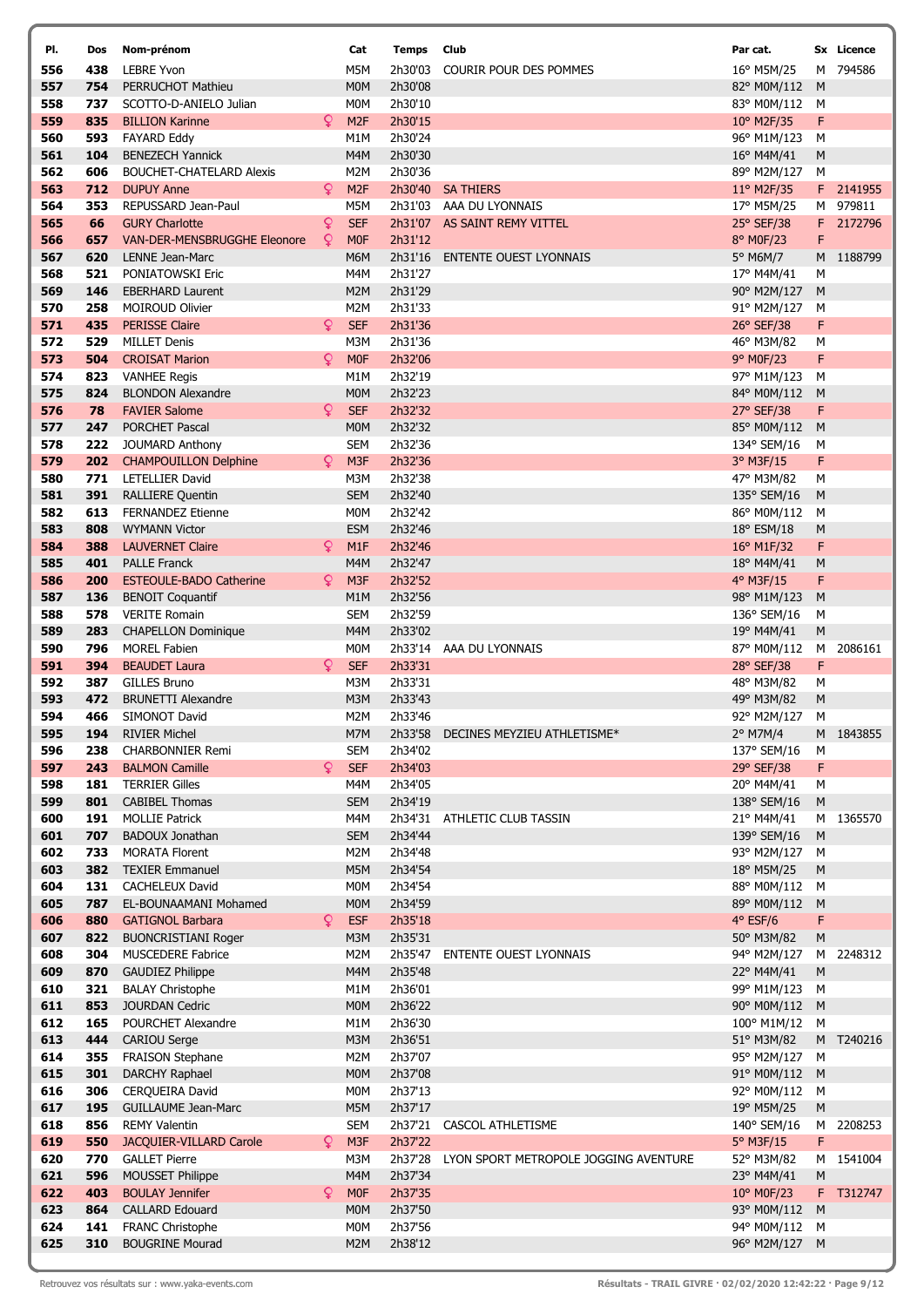| PI.        | Dos        | Nom-prénom                                              |        | Cat                                  | <b>Temps Club</b>  |                                                  | Par cat.                   |                | Sx Licence           |
|------------|------------|---------------------------------------------------------|--------|--------------------------------------|--------------------|--------------------------------------------------|----------------------------|----------------|----------------------|
| 626        | 360        | <b>CRESSON Denis</b>                                    |        | M4M                                  | 2h38'23            | COUREURS DU MONDE EN ISERE*                      | 24° M4M/41                 | М              | 438558               |
| 627        | 311        | <b>SAUZET Fred</b>                                      |        | M3M                                  | 2h38'30            |                                                  | 53° M3M/82                 | M              |                      |
| 628        | 839        | <b>COUTY Claire</b>                                     | Q.     | <b>SEF</b>                           | 2h38'39            |                                                  | 30° SEF/38                 | F              |                      |
| 629        | 123        | <b>PASCAL Olivier</b>                                   |        | M <sub>2</sub> M                     | 2h38'45            | ATHLETIC CLUB TASSIN                             | 97° M2M/127                | M              | 2206696              |
| 630        | 635        | <b>BELLANGER Gilles</b>                                 |        | M3M                                  | 2h38'51            |                                                  | 54° M3M/82                 | М              |                      |
| 631<br>632 | 281        | <b>TRIMOLET Eric</b>                                    |        | M4M                                  | 2h38'59            |                                                  | 25° M4M/41                 | M              |                      |
| 633        | 383<br>527 | <b>BOYER Christophe</b><br><b>GOTTE David</b>           |        | M <sub>1</sub> M<br>M3M              | 2h39'04<br>2h39'13 |                                                  | 101° M1M/12<br>55° M3M/82  | M<br>${\sf M}$ |                      |
| 634        | 777        | <b>RAZUREL Mickael</b>                                  |        | M <sub>2</sub> M                     | 2h39'14            |                                                  | 98° M2M/127                | M              |                      |
| 635        | 488        | <b>LIOTARD Marielle</b>                                 | Q      | M <sub>2F</sub>                      | 2h39'17            | <b>CORBAS RUNNING</b>                            | 12° M2F/35                 |                | F 1624223            |
| 636        | 717        | <b>WOJCIECHOWSKI Cecile</b>                             | Q      | M <sub>5F</sub>                      | 2h39'17            |                                                  | $1°$ M5F/2                 | F              |                      |
| 637        | 776        | <b>LAMBERT Christian</b>                                |        | M3M                                  | 2h39'17            |                                                  | 56° M3M/82                 | M              |                      |
| 638        | 485        | JACQUET Philippe                                        |        | M2M                                  | 2h39'18            |                                                  | 99° M2M/127                | M              |                      |
| 639        | 557        | LAGRANGE Jean-Christophe                                |        | M3M                                  | 2h39'18            |                                                  | 57° M3M/82                 | M              |                      |
| 640        | 451        | <b>NAUROY Christophe</b>                                |        | M3M                                  | 2h39'32            | ATHLE NIMES 30                                   | 58° M3M/82                 |                | M 1850968            |
| 641        | 418        | <b>GULLIET Jeremy</b>                                   |        | <b>SEM</b>                           | 2h39'33            |                                                  | 141° SEM/16                | M              |                      |
| 642        | 419        | <b>ALLART Noemie</b>                                    | Q      | <b>MOF</b>                           | 2h39'33            |                                                  | 11° M0F/23                 | F              |                      |
| 643        | 617        | LECOQUIERRE Guillaume                                   |        | M <sub>0</sub> M                     | 2h39'44            |                                                  | 95° M0M/112                | M              |                      |
| 644        | 869        | <b>COUVERTURE Hugo</b>                                  |        | M <sub>0</sub> M                     | 2h39'53            |                                                  | 96° M0M/112                | М              |                      |
| 645        | 384        | <b>BOYER Natalia</b>                                    | Q      | <b>MOF</b>                           | 2h40'20            |                                                  | 12° M0F/23                 | F              |                      |
| 646<br>647 | 328<br>132 | <b>THEVENIN Raphael</b><br><b>GRANELL Thomas</b>        |        | M <sub>2</sub> M<br>M <sub>1</sub> M | 2h40'25<br>2h40'33 |                                                  | 100° M2M/12<br>102° M1M/12 | М<br>M         |                      |
| 648        | 510        | <b>DUMAS Pierre-Francois</b>                            |        | M5M                                  | 2h40'34            |                                                  | 20° M5M/25                 | М              |                      |
| 649        | 356        | <b>HAMAMI Marc</b>                                      |        | M <sub>2</sub> M                     | 2h40'45            |                                                  | 101° M2M/12                | M              |                      |
| 650        | 366        | <b>BRESSAND Amaury</b>                                  |        | M <sub>1</sub> M                     | 2h40'46            |                                                  | 103° M1M/12                | м              |                      |
| 651        | 372        | <b>BERODIER Josselin</b>                                |        | <b>SEM</b>                           | 2h40'46            |                                                  | 142° SEM/16                | M              |                      |
| 652        | 694        | <b>GAILLARD Sebastien</b>                               |        | M <sub>1</sub> M                     | 2h40'57            |                                                  | 104° M1M/12                | м              |                      |
| 653        | 729        | <b>GRANGE Quentin</b>                                   |        | <b>SEM</b>                           | 2h41'10            |                                                  | 143° SEM/16                | M              |                      |
| 654        | 730        | FAVRE Jean                                              |        | <b>SEM</b>                           | 2h41'10            |                                                  | 144° SEM/16                | M              |                      |
| 655        | 534        | <b>STELLA Patrick</b>                                   |        | M4M                                  | 2h41'11            |                                                  | 26° M4M/41                 | M              |                      |
| 656        | 184        | <b>BOYRIE Olivier</b>                                   |        | M <sub>2</sub> M                     |                    | 2h41'15 AS CALUIRE ET CUIRE                      | 102° M2M/12                |                | M 2185177            |
| 657        | 183        | <b>TISSOT David</b>                                     |        | M <sub>1</sub> M                     | 2h41'20            |                                                  | 105° M1M/12                | M              |                      |
| 658<br>659 | 182<br>369 | <b>TISSOT Michel</b><br><b>JACOB Delphine</b>           | Q      | M7M<br>M1F                           | 2h41'20<br>2h41'27 | AMBERIEU MARATHON<br>DECINES MEYZIEU ATHLETISME* | 3° M7M/4<br>17° M1F/32     | F              | M 2252396<br>2083292 |
| 660        | 133        | <b>PAPIN Celine</b>                                     | Q      | <b>MOF</b>                           | 2h41'39            |                                                  | 13° M0F/23                 | F              |                      |
| 661        | 644        | <b>VINOCHE Philippe</b>                                 |        | M <sub>2</sub> M                     | 2h42'04            |                                                  | 103° M2M/12                | M              |                      |
| 662        | 601        | <b>COLLONGE Thierry</b>                                 |        | M3M                                  | 2h42'05            |                                                  | 59° M3M/82                 | М              |                      |
| 663        | 655        | <b>MARTIN Pascal-Marc</b>                               |        | M3M                                  | 2h42'06            |                                                  | 60° M3M/82                 | M              |                      |
| 664        | 497        | <b>POIRIER Karine</b>                                   | Q.     | M <sub>2F</sub>                      | 2h42'13            | <b>CORBAS RUNNING</b>                            | 13° M2F/35                 | F              | 1981003              |
| 665        | 420        | <b>ALVAREZ Erick</b>                                    |        | M2M                                  | 2h42'16            |                                                  | 104° M2M/12                | M              |                      |
| 666        | 827        | <b>MARIN Yohan</b>                                      |        | M <sub>0</sub> M                     | 2h42'21            |                                                  | 97° M0M/112 M              |                |                      |
| 667        | 475        | <b>POURRAT Anthony</b>                                  |        | <b>SEM</b>                           | 2h42'22            |                                                  | 145° SEM/16                | M              |                      |
| 668        | 507        | <b>GENTIL Lea</b>                                       | Q.     | <b>SEF</b>                           | 2h42'30            |                                                  | 31° SEF/38                 | F              |                      |
| 669        | 506        | <b>RIMETZ Axel</b>                                      | Q      | <b>SEM</b>                           | 2h42'32            |                                                  | 146° SEM/16                | M              |                      |
| 670<br>671 | 741<br>760 | <b>LACOUR-LAVIGNE Maryline</b><br><b>ZOUAOUI Baadis</b> |        | M <sub>2F</sub><br><b>MOM</b>        | 2h42'51<br>2h42'51 | <b>ENTENTE OUEST LYONNAIS</b>                    | 14° M2F/35<br>98° M0M/112  | F              | M 2159941            |
| 672        | 742        | <b>LAVIGNE Frederic</b>                                 |        | M2M                                  | 2h42'51            |                                                  | 105° M2M/12                | M              |                      |
| 673        | 255        | <b>CHARMETTAN Alexandre</b>                             |        | <b>SEM</b>                           | 2h42'58            |                                                  | 147° SEM/16                | M              |                      |
| 674        | 103        | <b>BRISSET Michael</b>                                  |        | M4M                                  | 2h43'04            |                                                  | 27° M4M/41                 | М              |                      |
| 675        | 96         | <b>CHASSIGNOL Loic</b>                                  |        | <b>MOM</b>                           | 2h43'11            |                                                  | 99° M0M/112                | M              |                      |
| 676        | 558        | <b>DUFOUR Cedric</b>                                    |        | <b>SEM</b>                           | 2h43'27            |                                                  | 148° SEM/16                | M              |                      |
| 677        | 672        | <b>ALMIRALL Cynthia</b>                                 | ¥      | M <sub>0F</sub>                      | 2h43'40            |                                                  | 14° M0F/23                 | F              |                      |
| 678        | 670        | MOINE-BUISSON Magali                                    | Q      | M1F                                  | 2h43'49            |                                                  | $18^{\circ}$ M1F/32        | F              |                      |
| 679        | 806        | CHAPUS Jean                                             |        | M3M                                  | 2h44'00            |                                                  | 61° M3M/82                 | M              |                      |
| 680        | 362        | <b>RICHARD Catherine</b>                                | ¥      | M <sub>OF</sub>                      | 2h44'05            |                                                  | 15° M0F/23                 | F              |                      |
| 681        | 135        | <b>THIRION Melody</b>                                   | ¥      | <b>SEF</b>                           | 2h44'08            | <b>ENTENTE OUEST LYONNAIS</b>                    | 32° SEF/38                 | F              | 2209846              |
| 682<br>683 | 368<br>373 | <b>PHILIPPE Annick</b><br><b>RIVIERE Marie-Clarisse</b> | Q<br>Q | M3F<br>M <sub>0F</sub>               | 2h44'10<br>2h44'19 |                                                  | $6°$ M3F/15<br>16° M0F/23  | F<br>F         |                      |
| 684        | 570        | <b>CHAUVIRE Pierre</b>                                  |        | M2M                                  | 2h44'32            |                                                  | 106° M2M/12                | М              |                      |
| 685        | 684        | <b>ERNOTTE Vinciane</b>                                 | Q      | M3F                                  | 2h44'37            |                                                  | 7° M3F/15                  | F              |                      |
| 686        | 430        | <b>REYNAUD Fabrice</b>                                  |        | M <sub>2</sub> M                     | 2h45'10            |                                                  | 107° M2M/12                | M              |                      |
| 687        | 294        | <b>WIPF Thierry</b>                                     |        | M3M                                  | 2h45'11            |                                                  | 62° M3M/82                 | M              |                      |
| 688        | 233        | <b>SAHIN Emine</b>                                      | Q.     | <b>MOF</b>                           | 2h45'12            | DECINES MEYZIEU ATHLETISME*                      | 17° M0F/23                 |                | F 2245364            |
| 689        | 597        | <b>GOURGUET Franck</b>                                  |        | M3M                                  | 2h45'58            |                                                  | 63° M3M/82                 | M              |                      |
| 690        | 627        | RONDEAU Magali                                          | Q      | M <sub>2F</sub>                      | 2h46'17            |                                                  | 15° M2F/35                 | F              |                      |
| 691        | 325        | SOUCHE Daniel                                           |        | M4M                                  | 2h46'41            |                                                  | 28° M4M/41                 | ${\sf M}$      |                      |
| 692        | 367        | <b>BOUCHERET-ROUX Stephanie</b>                         | Q.     | M <sub>2F</sub>                      | 2h46'46            |                                                  | 16° M2F/35                 | F              |                      |
| 693        | 812        | <b>MARCET Emmanuel</b>                                  |        | M1M                                  | 2h47'04            |                                                  | 106° M1M/12                | M              |                      |
| 694<br>695 | 654<br>854 | <b>LAUNAY Christophe</b><br><b>BOUILLET Virginie</b>    | Q.     | M3M<br>M <sub>1F</sub>               | 2h47'06<br>2h47'22 |                                                  | 64° M3M/82<br>19° M1F/32   | M<br>F         |                      |
|            |            |                                                         |        |                                      |                    |                                                  |                            |                |                      |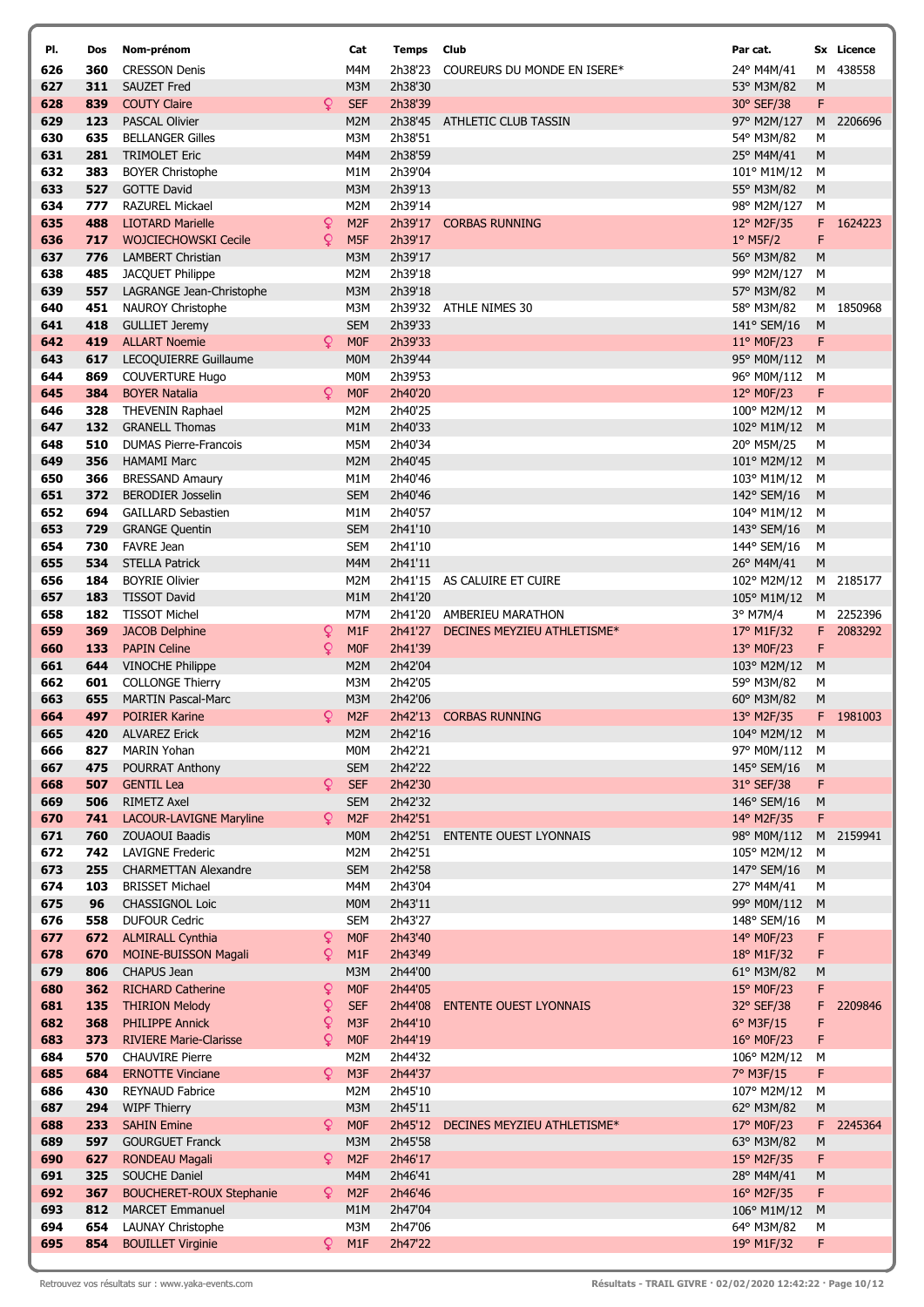| PI.        | Dos        | Nom-prénom                                                  |        | Cat                                | <b>Temps</b> Club  |                                                         | Par cat.                           |           | Sx Licence |
|------------|------------|-------------------------------------------------------------|--------|------------------------------------|--------------------|---------------------------------------------------------|------------------------------------|-----------|------------|
| 696        | 753        | <b>DEBARRE Christine</b>                                    | Q      | M <sub>2F</sub>                    | 2h47'22            |                                                         | 17° M2F/35                         | F         |            |
| 697        | 692        | <b>TOLOSSI Aurelie</b>                                      | Q      | <b>SEF</b>                         | 2h47'23            |                                                         | 33° SEF/38                         | F         |            |
| 698        | 803        | <b>DENIS Frederic</b>                                       |        | M4M                                | 2h47'45            |                                                         | 29° M4M/41                         | М         |            |
| 699        | 470        | <b>GELAS Thomas</b>                                         |        | M <sub>2</sub> M                   | 2h48'06            |                                                         | 108° M2M/12                        | M         |            |
| 700        | 253        | <b>SCHWEITZER Valerie</b>                                   | Q      | M <sub>2F</sub>                    | 2h48'09            | DECINES MEYZIEU ATHLETISME*                             | 18° M2F/35                         |           | F 802626   |
| 701<br>702 | 574<br>561 | <b>MIRODATOS Claude</b>                                     |        | M7M<br>M3M                         | 2h48'18<br>2h48'36 |                                                         | 4° M7M/4                           | M<br>М    |            |
| 703        | 267        | <b>REVEL Thierry</b><br><b>MOTREFF Arnaud</b>               |        | M1M                                | 2h48'44            |                                                         | 65° M3M/82<br>107° M1M/12          | M         |            |
| 704        | 666        | <b>GARCIA Pascal</b>                                        |        | M4M                                | 2h48'50            |                                                         | 30° M4M/41                         | М         |            |
| 705        | 625        | <b>KELOGANIAN Sophie</b>                                    | ¥      | M <sub>2F</sub>                    | 2h49'00            |                                                         | 19° M2F/35                         | F         |            |
| 706        | 445        | <b>PIERRON Marie</b>                                        | Q      | M <sub>4F</sub>                    | 2h49'03            | <b>ATHLE NIMES 30</b>                                   | $2^{\circ}$ M4F/7                  |           | F 2134383  |
| 707        | 392        | <b>SCHNEGG Eric</b>                                         |        | M3M                                | 2h49'18            | ASPTT DIJON ATHLETISME                                  | 66° M3M/82                         |           | M 1747096  |
| 708        | 668        | <b>CERARDI Laurent</b>                                      |        | <b>SEM</b>                         | 2h49'30            |                                                         | 149° SEM/16                        | М         |            |
| 709        | 252        | <b>LECONTE Patricia</b>                                     | Q      | M <sub>4F</sub>                    | 2h49'32            | DECINES MEYZIEU ATHLETISME*                             | 3° M4F/7                           |           | F 581903   |
| 710        | 148        | RASCLE Jerome                                               |        | M2M                                | 2h49'47            | AS CALUIRE ET CUIRE                                     | 109° M2M/12                        |           | M 2117121  |
| 711        | 128        | <b>PATRAS Herve</b>                                         |        | M3M                                | 2h49'47            | AS CALUIRE ET CUIRE                                     | 67° M3M/82                         |           | M 1745162  |
| 712<br>713 | 828        | <b>NAULIN Mathieu</b>                                       |        | M1M<br>M1F                         | 2h50'12            |                                                         | 108° M1M/12                        | М         |            |
| 714        | 874<br>199 | <b>ESCOFFIER Stephanie</b><br><b>MATHEZ Marie-Christine</b> | Q<br>Q | M3F                                | 2h50'16<br>2h50'19 | ATHLE CALADE VAL DE SAONE *                             | 20° M1F/32<br>$8^{\circ}$ M3F/15   | F         | F 1797801  |
| 715        | 442        | <b>SEGOUFFIN-CARIOU Carine</b>                              | Q      | M3F                                | 2h50'27            | <b>CASCOL ATHLETISME</b>                                | $9^{\circ}$ M3F/15                 | F         | 1552952    |
| 716        | 432        | <b>BARRIOL Karine</b>                                       | Q      | M1F                                | 2h50'27            | <b>CASCOL ATHLETISME</b>                                | 21° M1F/32                         | F         | 1933128    |
| 717        | 622        | <b>MAQRAN Siham</b>                                         | Q      | M1F                                | 2h50'34            |                                                         | 22° M1F/32                         | F         |            |
| 718        | 450        | VIGNE Stephane                                              |        | M3M                                | 2h50'35            |                                                         | 68° M3M/82                         | М         |            |
| 719        | 168        | <b>MARTEL Franck</b>                                        |        | M <sub>1</sub> M                   | 2h50'53            |                                                         | 109° M1M/12                        | M         |            |
| 720        | 142        | <b>DUPERTHUY Aline</b>                                      | Q      | <b>SEF</b>                         | 2h50'54            |                                                         | 34° SEF/38                         | F         |            |
| 721        | 126        | <b>DENIS Jacques</b>                                        |        | M1M                                | 2h50'55            |                                                         | $110^{\circ}$ M1M/12               | M         |            |
| 722        | 138        | <b>GALLAND Kevin</b>                                        |        | <b>SEM</b>                         | 2h51'22            |                                                         | 150° SEM/16                        | M         |            |
| 723        | 811        | <b>ALAZET Sandrine</b>                                      | Q      | <b>MOF</b>                         | 2h51'25            |                                                         | 18° M0F/23                         | F         |            |
| 724<br>725 | 630<br>628 | <b>CARRET Guillaume</b><br><b>COMBES Olivier</b>            |        | M1M<br>M3M                         | 2h51'41<br>2h51'50 |                                                         | $111^{\circ}$ M1M/12<br>69° M3M/82 | M<br>M    |            |
| 726        | 481        | <b>BLAVIN Catherine</b>                                     | Q      | M <sub>2F</sub>                    | 2h51'51            |                                                         | 20° M2F/35                         | F         |            |
| 727        | 250        | <b>RICOL Christine</b>                                      | ¥      | M3F                                | 2h51'57            | <b>ENTENTE OUEST LYONNAIS</b>                           | $10^{\circ}$ M3F/15                | F         | 1680897    |
| 728        | 344        | <b>PONSEEL Claire</b>                                       | Q      | M1F                                | 2h52'02            |                                                         | 23° M1F/32                         | F         |            |
| 729        | 559        | <b>NUCCIO Mario</b>                                         |        | M3M                                | 2h52'03            |                                                         | 70° M3M/82                         | M         |            |
| 730        | 560        | <b>DEBORDE Didier</b>                                       |        | M <sub>2</sub> M                   | 2h52'04            |                                                         | 110° M2M/12                        | М         |            |
| 731        | 203        | <b>LAGORCE Celine</b>                                       | Q      | M <sub>1</sub> F                   | 2h52'05            |                                                         | 24° M1F/32                         | F         |            |
| 732        | 155        | PASCHINI Luigi                                              |        | M4M                                |                    | 2h52'15 AS CALUIRE ET CUIRE                             | 31° M4M/41                         | M         | 2126037    |
| 733        | 409        | DA-SILVA Joao                                               |        | M4M                                | 2h52'17            |                                                         | 32° M4M/41                         | ${\sf M}$ |            |
| 734<br>735 | 230<br>171 | <b>TAIEB Stephane</b><br><b>BOUCHET Sonia</b>               | Q      | M2M                                | 2h52'18            |                                                         | 111° M2M/12                        | M         | F 1798687  |
| 736        | 198        | <b>MOREAU Pascal</b>                                        |        | M1F<br>M4M                         | 2h52'56            | 2h52'18 DECINES MEYZIEU ATHLETISME*                     | 25° M1F/32<br>33° M4M/41           | М         |            |
| 737        | 341        | <b>CAMLANN Marianne</b>                                     | Q      | M <sub>1</sub> F                   | 2h53'02            |                                                         | 26° M1F/32                         | F         |            |
| 738        | 714        | <b>COULON Agnes</b>                                         | ¥      | M <sub>2F</sub>                    | 2h53'05            |                                                         | 21° M2F/35                         | F         |            |
| 739        | 687        | <b>EMIN Myriam</b>                                          | ¥      | M <sub>2F</sub>                    | 2h53'05            |                                                         | 22° M2F/35                         | F         |            |
| 740        | 779        | <b>DUMONT Chloe</b>                                         | Q      | <b>ESF</b>                         | 2h54'27            |                                                         | $5°$ ESF/6                         | F         |            |
| 741        | 354        | <b>APOSTOLUK Alexandra</b>                                  | Q      | M1F                                | 2h54'50            |                                                         | 27° M1F/32                         | F         |            |
| 742        | 817        | <b>CIMETTA Frederic</b>                                     |        | M5M                                | 2h54'55            |                                                         | 21° M5M/25                         | М         |            |
| 743        | 469        | <b>BOUVARD Eric</b>                                         |        | M2M                                | 2h55'02            |                                                         | 112° M2M/12                        | M         |            |
| 744<br>745 | 447<br>456 | <b>DENIS Myriam</b><br><b>DUPRE Melanie</b>                 | ¥<br>Q | M <sub>2F</sub><br>M <sub>2F</sub> | 2h55'44<br>2h55'54 | <b>CORBAS RUNNING</b>                                   | 23° M2F/35<br>24° M2F/35           | F         | F 1313238  |
| 746        | 320        | <b>TELLIEZ Vincent</b>                                      |        | M3M                                | 2h55'58            | <b>ENTENTE OUEST LYONNAIS</b>                           | 71° M3M/82                         | М         | 2240570    |
| 747        | 172        | <b>LYONNET Ludovic</b>                                      |        | M3M                                | 2h56'47            | AS CALUIRE ET CUIRE                                     | 72° M3M/82                         |           | M 2181758  |
| 748        | 592        | <b>HUART Helena</b>                                         | Q      | <b>MOF</b>                         | 2h57'24            |                                                         | 19° M0F/23                         | F         |            |
| 749        | 160        | <b>MARET Nicolas</b>                                        |        | <b>SEM</b>                         | 2h57'28            |                                                         | 151° SEM/16                        | M         |            |
| 750        | 799        | FERNANDES-BARBOSA Sonia                                     | Q      | M <sub>2F</sub>                    | 2h58'10            |                                                         | 25° M2F/35                         | F         |            |
| 751        | 262        | <b>DEVRIEUX Cecile</b>                                      | Q      | M <sub>2F</sub>                    | 2h58'24            |                                                         | 26° M2F/35                         | F         |            |
| 752        | 291        | D-ANELLO Fabien                                             |        | M2M                                | 2h58'51            | AMBERIEU MARATHON                                       | 113° M2M/12                        | M         | 2062109    |
| 753        | 179        | <b>LABROSSE Dominique</b>                                   | Q.     | M3F                                |                    | 2h58'53 AS IBM LYON                                     | 11° M3F/15                         |           | F 1507661  |
| 754<br>755 | 178<br>757 | <b>LABROSSE Frederic</b><br><b>BOURNAC Christophe</b>       |        | M4M<br>M3M                         | 2h59'23            | 2h58'54 AS IBM LYON                                     | 34° M4M/41<br>73° M3M/82           | M         | M 1507665  |
| 756        | 434        | <b>DA-PALMA Nathalie</b>                                    | Q.     | M1F                                | 3h00'54            |                                                         | 28° M1F/32                         | F         |            |
| 757        | 759        | JOLIVET Louis-Stephane                                      |        | M <sub>0</sub> M                   | 3h00'54            |                                                         | 100° M0M/11                        | M         |            |
| 758        | 431        | PARANT Arnaud                                               |        | M3M                                | 3h00'54            |                                                         | 74° M3M/82                         | M         |            |
| 759        | 572        | <b>BRUN Stephanie</b>                                       | Q      | M <sub>2F</sub>                    | 3h00'54            |                                                         | 27° M2F/35                         | F         |            |
| 760        | 398        | <b>GARCIA Lionel</b>                                        |        | M0M                                | 3h03'02            |                                                         | 101° M0M/11                        | M         |            |
| 761        | 798        | FERNANDES-BARBOSA Amarilio                                  |        | M2M                                | 3h03'29            |                                                         | 114° M2M/12                        | M         |            |
| 762        | 605        | <b>KUSSY Christophe</b>                                     |        | M3M                                | 3h03'47            |                                                         | 75° M3M/82                         | М         |            |
| 763        | 448        | <b>GALMICHE Cedric</b>                                      |        | M <sub>0</sub> M                   | 3h04'06            |                                                         | 102° M0M/11                        | M         |            |
| 764        | 385        | <b>BADOIL Nathalie</b>                                      | Q<br>Q | M3F<br><b>SEF</b>                  | 3h05'30            | <b>ENTENTE OUEST LYONNAIS</b><br>3h05'53 ATHLE NIMES 30 | 12° M3F/15                         |           | F 1376704  |
| 765        | 541        | <b>PIERSON Lilas</b>                                        |        |                                    |                    |                                                         | 35° SEF/38                         |           | F 1819310  |